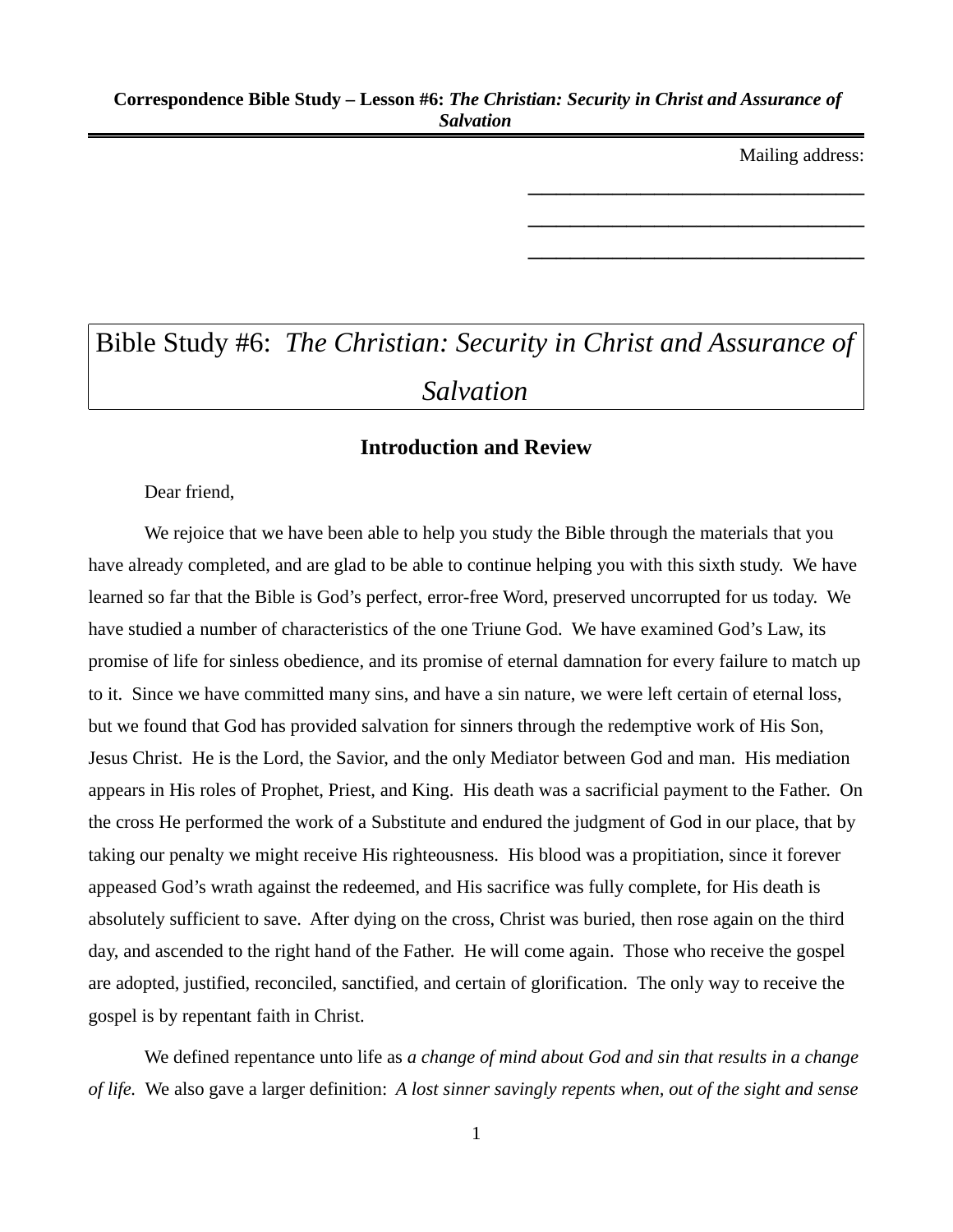*not only of the danger, but also of the filthiness and odiousness of his sins, as contrary to the holy nature, and righteous law of God, and upon the apprehension of His mercy in Christ to such as are repentant, so grieves for, and hates his sins, as to turn from them all to God, purposing to endeavor to walk with Him in all the ways of His commandments*. Since this statement explains the nature of genuine repentance, we learned that repentance was more than simply taking up the profession of Christianity, or being baptized, or living a moral life in external conformity to the rules of piety, or having powerful or even miraculous spiritual experiences, or reforming inward corruption by education, human laws, or the force of affliction, or conviction of sin from the Holy Spirit, or partial surrender to God, or sorrow over the results of sin. Rather, saving repentance, which is motivated by God's goodness and is impossible without a supernatural work of the Holy Spirit, is intellectual, volitional, and emotional surrender to the Lord. In repentance one agrees with God about who he is and what he deserves. One is willing to get things right with other people. Repentance involves turning from all known specific sins, as well as sin in general, to surrender unconditionally to Christ as Lord. The repentant soul turns from the world-system, false religion, and self-righteousness, to God. He is willing to take up the cross. Having counted the cost, he determines to follow Jesus Christ. He therefore turns to Him in faith.

We defined saving faith as follows: *Believing to be true whatsoever is revealed in the Word of God, saving faith receives, believes on, trusts in, and rests upon the Lord Jesus Christ for justification, sanctification, and eternal life.* We learned that saving faith is more than a dead faith that does not lead to works, or a faith that is merely mental acknowledgement of facts. Neither is it an emotional or volitional action without intellectual understanding. It is different from the daily serving faith of the Christian life. Those who have a type of faith that does not bring them into fellowship with Christ, or that have a type of faith that does not endure, do not have saving faith. One who has the faith that justifies believes everything that is in the Word of God, and his conversion will be associated with the Word. He receives, believes on, trusts in, and rests upon the Lord Jesus Christ. He knows that good deeds did not save him, nor do they keep him in a state of salvation—forgiveness is based entirely on the work of Christ, and is received simply by depending on Him. The object of saving faith is Christ crucified. One with saving faith knows the facts about the gospel, accepts them as true, and trusts or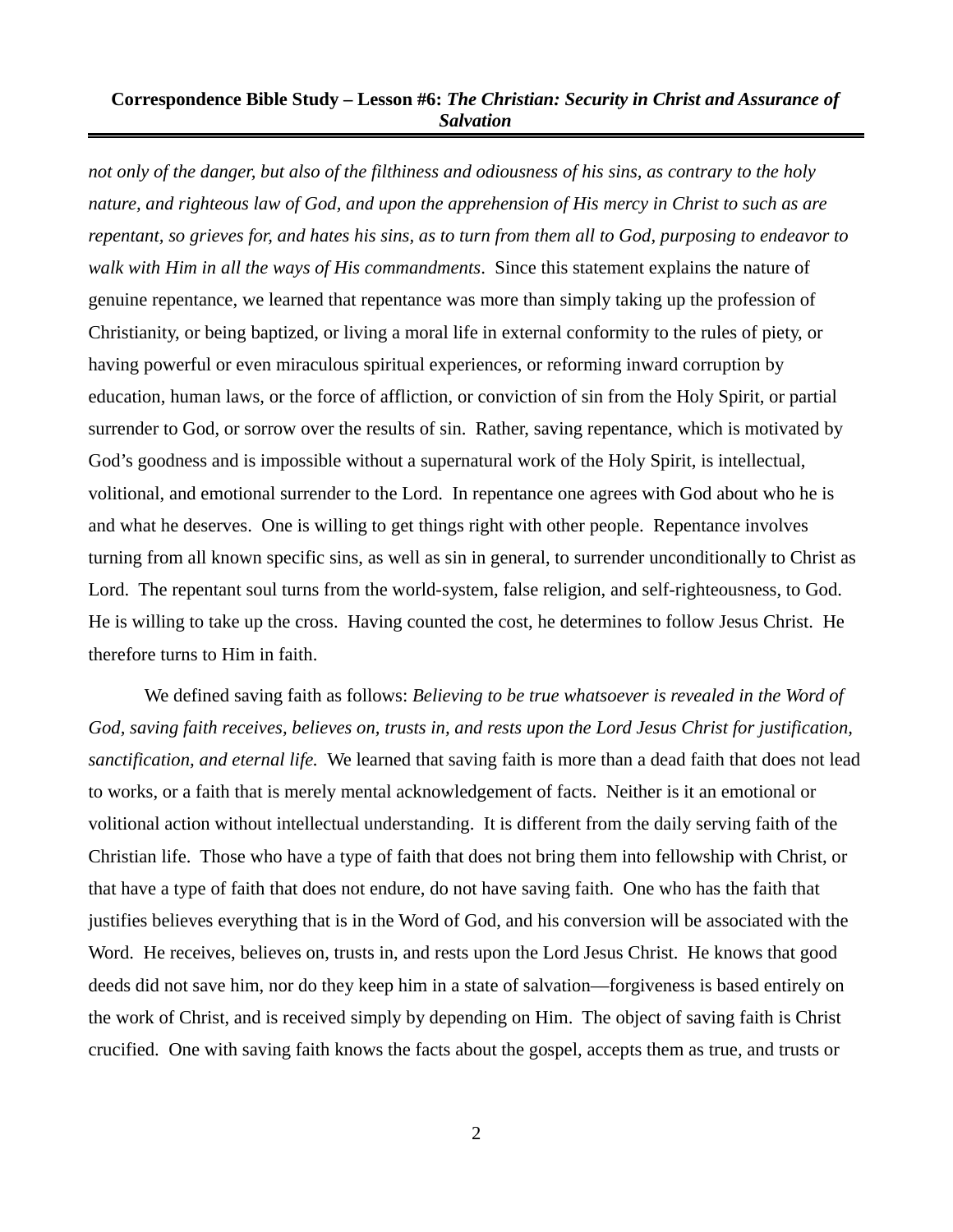relies upon Christ and His promises to save all who believe in Him. Furthermore, one who has been justified by faith alone is eternally secure; once one is saved, he is always saved.

We also saw that someone must repent and believe at a particular moment in time. One who has been born again will know when it happened. The end of the last study asked you to consider if you yourself had ever been converted. If you have never seen yourself as lost, repented, and believed in Christ, you are yet dead in your sins, under God's wrath, and headed for hell. We asked you to write down either your testimony of conversion or whatever it was that was keeping you from coming to the Savior. It is very important that you have repented, and so been justified and become a new creature in Christ. If you have not, at Christ's return, or your death, either of which could happen at any moment, you will be eternally lost. Furthermore, Bible study #6 is about the security the Christian has in Christ, and about his assurance of salvation. While it certainly is good for anyone to keep studying the Bible, if you are not saved, the blessed promises from God mentioned in this study have nothing to do with you. You are not eternally secure. You have no reason to rest in the comfort of assurance of salvation, for you are assured of damnation. Repent, and believe the gospel! On the other hand, if you have now come to Christ, the truths in this Bible study relate directly to what God has done, and will do, in your life. Come and learn about the great and glorious things God has promised you!

With study #6 you have also received your completed version of study #5, which has been checked and graded. Please look over that study for corrections by your Bible teacher, especially on the quiz questions, and for comments, especially at the very end of the study, and in association with the testimony of salvation you wrote at the end (or your reasons why you have not yet come to Christ by the way, there are no good reasons). Also, please keep your completed studies available so that you can look back at them later. Remember that you can use the blank space at the end of the study to write down any questions that you have. Also, please use this space to provide us with the names and addresses of any friends or acquaintances of yours who would also be interested in studying the Bible, so that we can send these materials to them as well. Once again, this Bible course is provided to you courtesy of Headwaters Baptist Church, P.O. Box 1261, Shelburne, ON, L9V 3M2, (519) 943-2922, www.headwatersbaptistchurch.org, pastor@headwatersbaptistchurch.org. Please let us know if you would like a personal visit for Bible study, and feel free to visit us at 426132 25 Sideroad, Mono,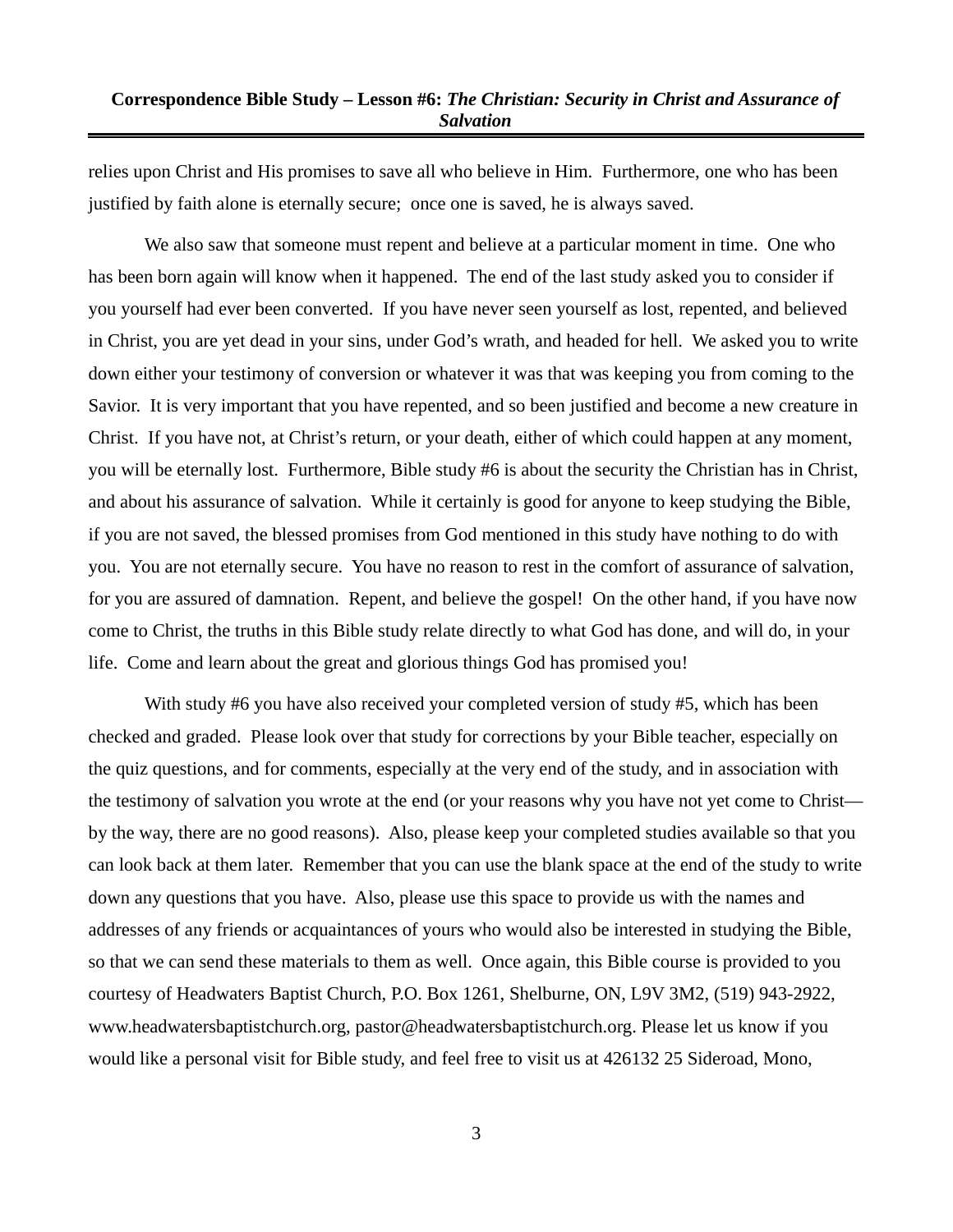Ontario for Sunday morning worship at 10:30 a.m., followed by a fellowship meal and Sunday afternoon worship at 1:00 p.m., or Wednesday prayer and Bible study at 7:00 p.m. Once again, we are overjoyed that we can assist you in studying the Bible.

# **The Christian: Security in Christ**

#### **Security Defined**

God promises all who repent and believe in Jesus Christ eternal life. The moment they trust in the Savior, they are secure forever, kept by the power of God. God will never cast away any of His children. The moment they are justified, they are as certain of eternal glory as believers who are in heaven already. Romans 4:16 shows us that eternal security is one of the reasons God has made salvation by faith, rather than by works: "Therefore *it* [salvation] *is* of \_\_ \_\_ \_\_ \_\_ \_\_, that *it might be* by  $\frac{1}{2}$   $\frac{1}{2}$   $\frac{1}{2}$   $\frac{1}{2}$ ; to the end the promise might be  $\frac{1}{2}$   $\frac{1}{2}$   $\frac{1}{2}$  to  $\frac{1}{2}$   $\frac{1}{2}$  the seed [believers]; not to that only which is of the law [Jews], but to that also which is of the faith of Abraham [Gentiles]; who is the father of us all." If salvation were not by faith alone, it could not be sure to all believers; we would have to keep doing works while in constant fear that we were not good enough to meet the standard. However, since God has promised to save all who believe on His Son, salvation is sure to every sinner who trusts the Lord Jesus. Redemption is not based on what you have done, what you are doing, or what you will do in the future—it is based on what Jesus has done for you. As long as Jesus is a perfect Savior, so long is every one of His own secure. Once you are saved, you are always saved.

Since eternal security is tied into the very nature of the gospel, many Scriptural truths, passages, and individual verses support it. We will look at seven.

1.) The Christian is *secure because of unchanging and eternal election.* Romans 8:33 reads, "Who shall lay any thing to the charge of God's \_\_ \_ \_ \_ \_ \_ \_? *It is* God that justifieth." The elect are those whom God "hath chosen . . . in [Christ] before the foundation of the world" (Ephesians 1:4; 2 Timothy 1:9). *Elect* means *chosen—*the elect are those who God has determined to save. They are "ordained to eternal life" (Acts 13:48). Jesus prayed to His Father, "Glorify thy Son, that thy Son also may glorify thee: As thou hast given him power over all flesh, that he should give eternal life to as many as thou hast given him. . . . I have manifested thy name unto the men which thou gavest me out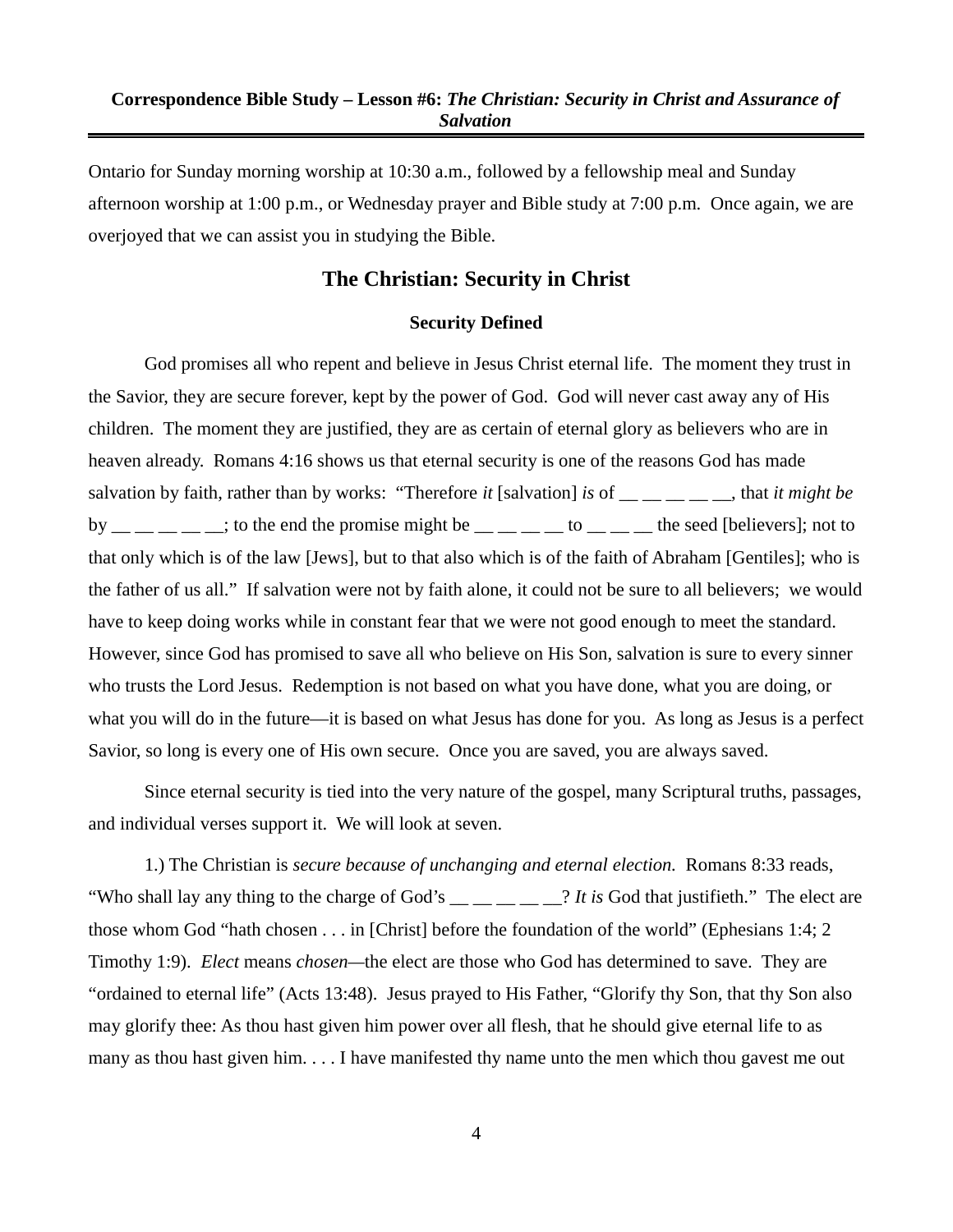of the world: thine they were, and thou gavest them me . . . I have given unto them the words which thou gavest me; and they have received *them*, and have known surely that I came out from thee, and they have believed that thou didst send me. . . . Father, I will that they also, whom thou hast given me, be with me where I am; that they may behold my glory, which thou hast given me: for thou lovedst me before the foundation of the world" (John 17:2, 6, 8, 24). Before the creation of the world, God the Father gave the elect to the Son as a gift. The Son came into the world to redeem them and give them eternal life. Those the Father gave to the Son in eternity past receive the gift of faith and so believe in Jesus. In John 6:37, Christ says, "All that the Father  $\frac{m}{m}$   $\frac{m}{m}$   $\frac{m}{m}$  me shall  $\frac{m}{m}$   $\frac{m}{m}$  to me; and that the state of the I will in no wise [absolutely not] cast out." Have you come to Jesus? Then "God hath from the beginning chosen you to salvation through sanctification of the Spirit and belief of the truth" (2 Thessalonians 2:13). The Father chose you and gave you to His Son before the foundation of the world. For you to be lost, God would have to change His eternal purpose, which He will never do (Romans 11:29). The Father's gift to the Son would have parts missing; the people who did not do enough works to remain saved would not be there. If you would not give someone you love a damaged, altered, broken present, do you think that God the Father would give something like that to His beloved Son (James 1:17)? The all-powerful God will not, cannot, fail to bring to heaven those He has chosen to save. Election is a glorious reason for the eternal security of the believer.

#### 2.) The Christian is *secure because of Divine predestination.* God has

 $\frac{1}{1}$   $\frac{1}{1}$   $\frac{1}{1}$   $\frac{1}{1}$   $\frac{1}{1}$   $\frac{1}{1}$   $\frac{1}{1}$   $\frac{1}{1}$   $\frac{1}{1}$  us unto the adoption of children by Jesus Christ to himself, according to the good pleasure of his will, To the praise of the glory of his grace, wherein he hath made us accepted in the beloved" (Ephesians 1:5-6). *Predestinate* means *predetermine.* God has eternally determined that all who believe in His Son will be like the Lord Jesus and be with Him in heaven forever. He "did predestinate [them] *to be* conformed to the image of his Son" (Romans 8:29), so that they "have obtained an [heavenly] inheritance, being predestinated according to the purpose of him who worketh all things after the counsel of his own will" (Ephesians 1:11). As a result, we "who first trusted in Christ" will "be to the praise of his glory" (Ephesians 1:12). The Father has ordained that all who trust in Christ will be in heaven and give the Triune God praise and glory there forever. His decree is certain. Predestination is a sure ground for the eternal security of the believer.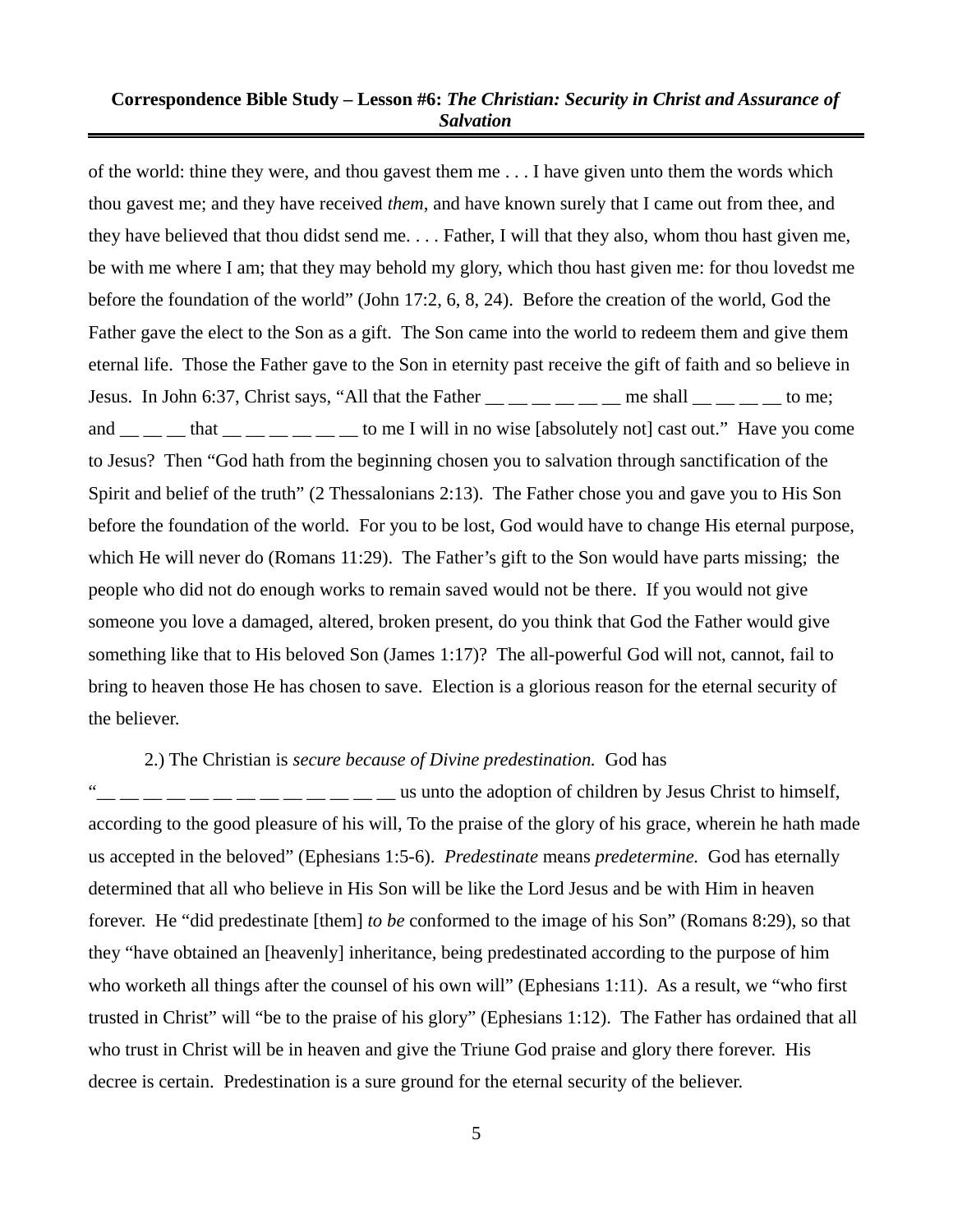3.) The Christian is *secure because of Christ's High Priestly ministry.* We learned in study #4 that Jesus Christ is the great High Priest for all believers. On the basis of His sacrifice of Himself, He completely removes the sins of His own, and, having risen from the dead and returned to heaven, perpetually intercedes for them before His Father on the basis of His death and shed blood. Romans 8:34 states, "Who *is* he that condemneth? *It is* Christ that died, yea rather, that is risen again, who is even at the right hand of God, who also maketh  $\_\_$   $\_\_$   $\_\_$   $\_\_$   $\_\_$   $\_\_$  for us." The Lord Jesus takes the Christian's side before His Father. Are you converted? Then Jesus is your advocate, your lawyer, as it were, to plead before the bar of God. The Savior has never lost a case. He is "able also to save them to the uttermost that come unto God by him, seeing he ever liveth to make intercession for them" (Hebrews 7:25). 1 John 2:1-2 states, "My little children, these things write I unto you, that ye sin not. And if any man sin, we have an advocate with the Father, Jesus Christ the righteous: And he is the propitiation for our sins: and not for ours only, but also for *the sins of* the whole world." You should not sin, but when you do, your perfectly righteous High Priest takes the stand for you and pleads His death and blood, His substitutionary work, for you. Jesus has prayed on your behalf, "Father, I will that they also, whom thou hast given me, be with me where I am; that they may behold my glory, which thou hast given me: for thou lovedst me before the foundation of the world" (John 17:24). For one believer to be lost, the Father would have to reject the intercession of His beloved Son. Christ's ministry as High Priest would be a failure, and the Lord Jesus' prayers would have to be rejected. This is all absolutely impossible (John 11:42), indeed, unthinkable. The perfect High Priest never fails, so no Christian can be lost.

4.) The Christian is *secure because of the nature of justification.* We learned in study #4 that justification is the act whereby God "declares righteous" the believer. We said that it was a judicial act in which God pardons the sins of, and accounts and accepts as righteous, all believers, not because of anything worked in them, or done by them, but for Christ's sake alone, by crediting to them His righteousness. Since we are "now  $\_\_\_\_\_\_\_\_\_\_\_\_\_\_\_$  by [Jesus'] blood, we shall be saved from wrath through him" (Romans 5:9). The moment you came to Christ, all your past, present, and future sins were paid for. You were also credited the Lord Jesus' righteousness. God treats you as if you were free from Adam's sin, were sinless in your nature, and perfectly obeyed His Law your entire life, because of your holy Substitute. The moment you believed in Christ, you were "perfected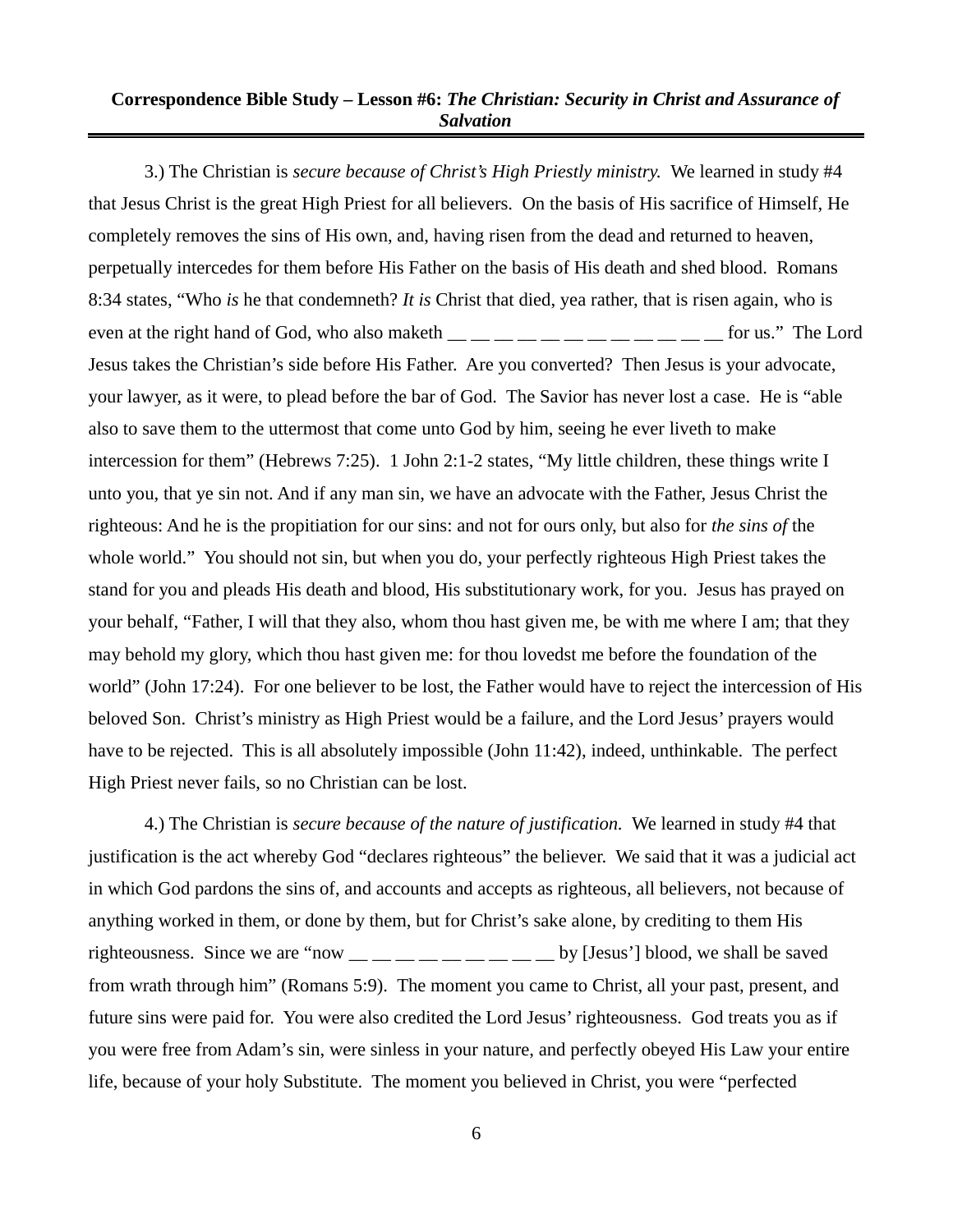forever" (Hebrews 10:14). You can say with the apostle Paul, "[I am] found in him, not having mine own righteousness, which is of the law, but that which is through the faith of Christ, the righteousness which is of God by faith" (Philippians 3:9). All your sin is forever paid for and erased. How could you possibly be more secure? The Law requires death for sin, and the Savior has died in your place. The Law promises life for sinless obedience, and the Savior has obeyed for you. Justice smiles, and asks no more. The righteousness, faithfulness, and holiness of God require your salvation. The justified can never perish.

5.) The Christian is *secure because salvation is not by works.* We learned this glorious truth in Bible study #5. Galatians 2:16 reads, "Knowing that a man is  $\frac{1}{1}$   $\frac{1}{1}$   $\frac{1}{1}$   $\frac{1}{1}$   $\frac{1}{1}$   $\frac{1}{1}$   $\frac{1}{1}$   $\frac{1}{1}$   $\frac{1}{1}$   $\frac{1}{1}$   $\frac{1}{1}$   $\frac{1}{1}$   $\frac{1}{1}$   $\frac{1}{1}$   $\frac{1}{1}$   $\frac{1}{1}$  by the  $\frac{1}{1}$   $\frac{1}{1}$   $\frac{1}{1}$   $\frac{1}{1}$  of the law, but by the faith of Jesus Christ, even we have  $\frac{1}{1}$   $\frac{1}{1}$   $\frac{1}{1}$   $\frac{1}{1}$   $\frac{1}{1}$   $\frac{1}{1}$   $\frac{1}{1}$   $\frac{1}{1}$   $\frac{1}{1}$   $\frac{1}{1}$   $\frac{1}{1}$   $\frac{1}{1}$   $\frac{1}{1}$   $\frac{1}{1}$   $\frac{1}{1}$   $\frac{1}{1}$   $\frac{1}{1}$   $\frac{1}{1}$   $\frac{1}{1}$   $\frac{1}{1}$   $\frac{1}{1}$   $\frac{1}{1}$  by the  $\frac{1}{\sqrt{2}}$  of the law: for by the works of the law shall  $\frac{1}{\sqrt{2}}$   $\frac{1}{\sqrt{2}}$  be justified." You were not justified because you did good deeds, and you do not stay justified by doing good deeds. Justification by grace and justification by works are mutually exclusive (Romans 11:6). Salvation is "not of him that willeth, nor of him that runneth, but of God that sheweth mercy" (Romans 9:16). "He that is entered into [God's salvation] rest, he also hath ceased from his own works" (Hebrews 4:10). If we needed to stay saved by doing good works, we would have a big problem. "Whosoever shall keep the whole law, and yet offend in one *point*, he is guilty of all" (James 2:10). If redemption could be lost, you would lose it as soon as you sinned once. None of us ever at any time do enough good, or are inwardly holy enough, to meet the standard of "Be ye therefore perfect, even as your Father which is in heaven is perfect" (Matthew 5:48), so even the holiest Christian on earth perpetually falls short of God's standard. "If we say that we have no sin, we deceive ourselves, and the truth is not in us" (1 John 1:8). If we had to keep ourselves saved by works, we would all be lost instantly, and we would never get salvation back again until we had worked our way into perfect inward purity and outward sinlessness. Since we would never reach that point, nobody would be saved—the entire human race would go to hell. Aren't you glad that salvation is not received or maintained based on your works?

6.) The Christian is *secure because of the seal of the Holy Spirit.* Ephesians 1:13-14 reads, "In whom ye also *trusted*, after that ye heard the word of truth, the gospel of your salvation: in whom also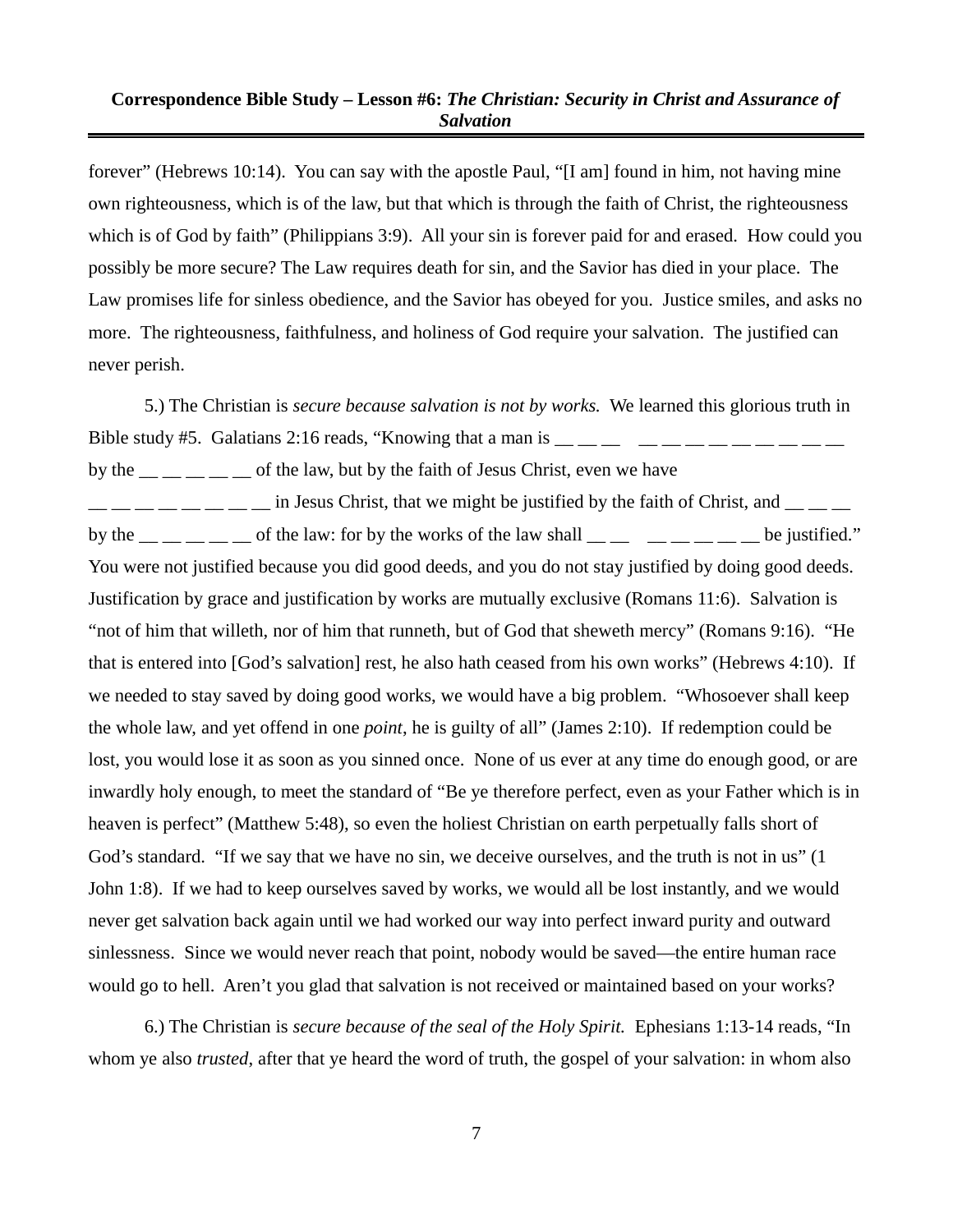after that ye believed, ye were  $\frac{1}{\sqrt{2}}$  \_\_ \_ \_ \_ with that holy Spirit of promise, Which is the  $\Box$  \_\_ \_\_ \_\_ [downpayment] of our inheritance until the redemption of the purchased possession, unto the praise of his glory." A "seal" was attached to goods in transit to indicate ownership and secure possession. The Spirit, whom all believers receive the moment they are regenerated (Romans 8:9), is God's pledge that the saints belong to Him and that He will bring them to be with Him eternally (Romans 8:11). This is also seen from the fact that the Spirit is an "earnest" (Ephesians 1:14) of the Christian's inheritance (cf. 2 Corinthians 1:22; 5:5). This word was borrowed from the commercial world and means a deposit or first installment in a purchase. It was a payment assuring the vendor that the full amount would eventually follow. When confirmed in this manner, no room was left for a change of mind. God gives all believers this earnest of the Spirit. He thus promises that He will bring them into His heavenly kingdom forever. The "redemption" (v. 14) of their bodies in the resurrection unto life is secure (cf. Romans 8:23; John 5:29). They are already God's "purchased possession," which He will not give up. Since all believers have this wonderful seal and earnest, God the Spirit Himself, they will certainly dwell forever with the Lord.

7.) The Christian is *secure because of many plain promises of security.* In Bible study #5, we looked at several passages that promised this. Romans 8:28-39 gives at least twelve different proofs for eternal security, a few of which were mentioned. We saw the evidence for the doctrine in John 10:28-30. Since security is tied into the nature of the gospel itself, we should not be surprised that many other verses demonstrate this comforting truth. We will look at five of them here:

i.) Philippians 1:6 states, "Being confident of this very thing, that he which hath begun a good work in you  $\frac{1}{1}$   $\frac{1}{1}$   $\frac{1}{1}$   $\frac{1}{1}$   $\frac{1}{1}$   $\frac{1}{1}$   $\frac{1}{1}$   $\frac{1}{1}$   $\frac{1}{1}$   $\frac{1}{1}$   $\frac{1}{1}$   $\frac{1}{1}$   $\frac{1}{1}$   $\frac{1}{1}$   $\frac{1}{1}$   $\frac{1}{1}$   $\frac{1}{1}$   $\frac{1}{1}$   $\frac{1}{1}$   $\frac{1}{1}$   $\frac{$ The God who gave you repentance and faith, who justified and regenerated you, will continue that good work in you until you meet Christ. The preservation of the saints is based on His faithfulness, not your own.

ii.) In John 4:13-14, "Jesus answered and said unto [a woman], Whosoever drinketh of this [physical well] water shall thirst  $\frac{1}{\frac{1}{\sqrt{1-\frac{1}{n}}}$  But whosoever drinketh of the [spiritual] water that I shall give him  $\frac{m}{m}$   $\frac{m}{m}$   $\frac{m}{m}$   $\frac{m}{m}$   $\frac{m}{m}$   $\frac{m}{m}$  thirst; but the water that I shall give him shall be in him a well of water springing up into everlasting life." The Lord Jesus was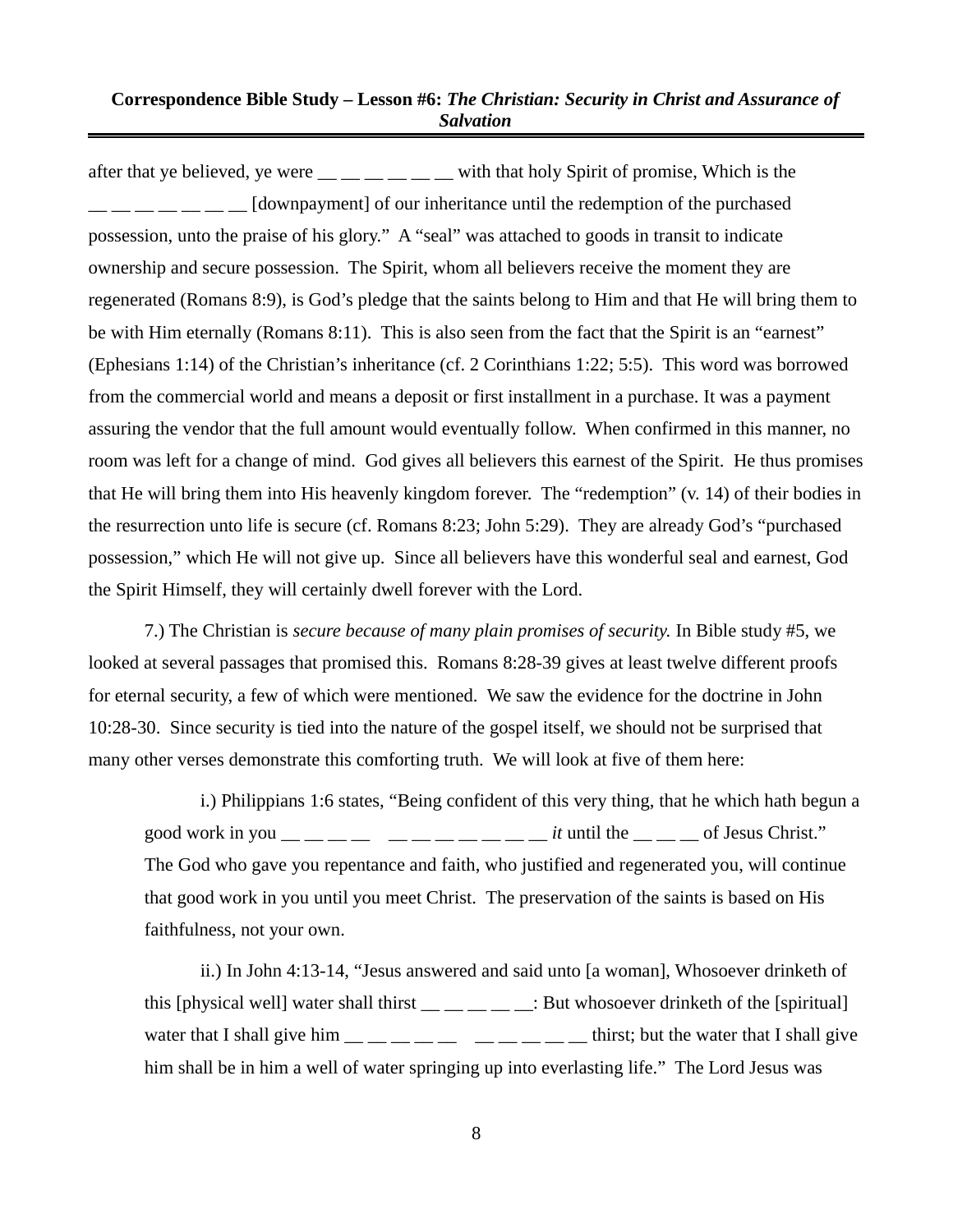preaching the gospel in John chapter four to a woman that had come out to a well. He contrasted the physical well water with the spiritual water, the spiritual life, that He gave. To avoid thirst with physical water, we need to keep drinking and drinking; if we stop, we then will be thirsty again not that long afterwards. With the spiritual water that Christ gives, in contrast, if we drink one time, we will never, ever thirst again. The sinner who comes to the Lord Jesus spiritually at one point in time can never afterwards be spiritually lost. He is secure from that point on to all eternity future.

iii.) Psalm 37:28 promises, "For the LORD loveth judgment, and forsaketh not his saints;  $\frac{1}{1}$  are  $\frac{1}{1}$  are  $\frac{1}{1}$  are  $\frac{1}{1}$   $\frac{1}{1}$   $\frac{1}{1}$   $\frac{1}{1}$   $\frac{1}{1}$   $\frac{1}{1}$   $\frac{1}{1}$   $\frac{1}{1}$   $\frac{1}{1}$   $\frac{1}{1}$   $\frac{1}{1}$   $\frac{1}{1}$   $\frac{1}{1}$   $\frac{1}{1}$   $\frac{1}{1}$   $\frac{1}{1}$   $\frac{1}{1}$  cut off." The Old Testament promises eternal security just like the New Testament does. This should not surprise us, since justification was by faith alone, apart from works, in the Old Testament era, just as it is today.

iv.) John 6:39-40 records Jesus' teaching, "And this is the  $\frac{1}{1}$   $\frac{1}{1}$   $\frac{1}{1}$   $\frac{1}{1}$   $\frac{1}{1}$   $\frac{1}{1}$  $\frac{1}{1-\frac{1}{1-\frac{1}{1-\frac{1}{1-\frac{1}{1-\frac{1}{1-\frac{1}{1-\frac{1}{1-\frac{1}{1-\frac{1}{1-\frac{1}{1-\frac{1}{1-\frac{1}{1-\frac{1}{1-\frac{1}{1-\frac{1}{1-\frac{1}{1-\frac{1}{1-\frac{1}{1-\frac{1}{1-\frac{1}{1-\frac{1}{1-\frac{1}{1-\frac{1}{1-\frac{1}{1-\frac{1}{1-\frac{1}{1-\frac{1}{1-\frac{1}{1-\frac{1}{1-\frac{1}{1-\frac{1}{1-\frac{1}{1-\frac{1}{1-\frac{1}{1-\frac{1}{1-\frac{1$  $\frac{1}{1}$   $\frac{1}{1}$   $\frac{1}{1}$   $\frac{1}{1}$   $\frac{1}{1}$   $\frac{1}{1}$   $\frac{1}{1}$   $\frac{1}{1}$   $\frac{1}{1}$   $\frac{1}{1}$   $\frac{1}{1}$   $\frac{1}{1}$   $\frac{1}{1}$   $\frac{1}{1}$   $\frac{1}{1}$   $\frac{1}{1}$   $\frac{1}{1}$   $\frac{1}{1}$   $\frac{1}{1}$   $\frac{1}{1}$   $\frac{1}{1}$   $\frac{1}{1}$  will of him that sent me, that  $\frac{m}{m}$   $\frac{m}{m}$   $\frac{m}{m}$   $\frac{m}{m}$  which seeth the Son, and  $\frac{1}{2}$   $\frac{1}{2}$   $\frac{1}{2}$   $\frac{1}{2}$   $\frac{1}{2}$  on him, may have  $\frac{1}{2}$   $\frac{1}{2}$   $\frac{1}{2}$   $\frac{1}{2}$   $\frac{1}{2}$   $\frac{1}{2}$   $\frac{1}{2}$   $\frac{1}{2}$   $\frac{1}{2}$   $\frac{1}{2}$   $\frac{1}{2}$   $\frac{1}{2}$   $\frac{1}{2}$   $\frac{1}{2}$   $\frac{1}{2}$   $\frac{$ raise him up at the last day." Those who believe on Christ are those whom the Father gave to His Son in eternity past. God has decreed that none of these would be lost. They are therefore secure. Christ also promised that He "will" raise them up in the resurrection of the just. This is a second promise of eternal security in this passage. A third reason is that, upon believing, God gives them "everlasting" or eternal life, not temporary or conditional life. Imagine if someone sold you what he said was an everlasting lawnmower. If it broke down the first time you used it, was it everlasting? Far from it! What if it ran great for three years, but then it broke down was it everlasting? No. What if it worked for three thousand years, but then broke down—was it everlasting? No! It would need to continue to operate for all eternity future. (Lesson: don't believe someone if he says he will sell you an everlasting lawnmower.) The point is that if something is everlasting, it must ever-last—it must continue forever. Many verses (like John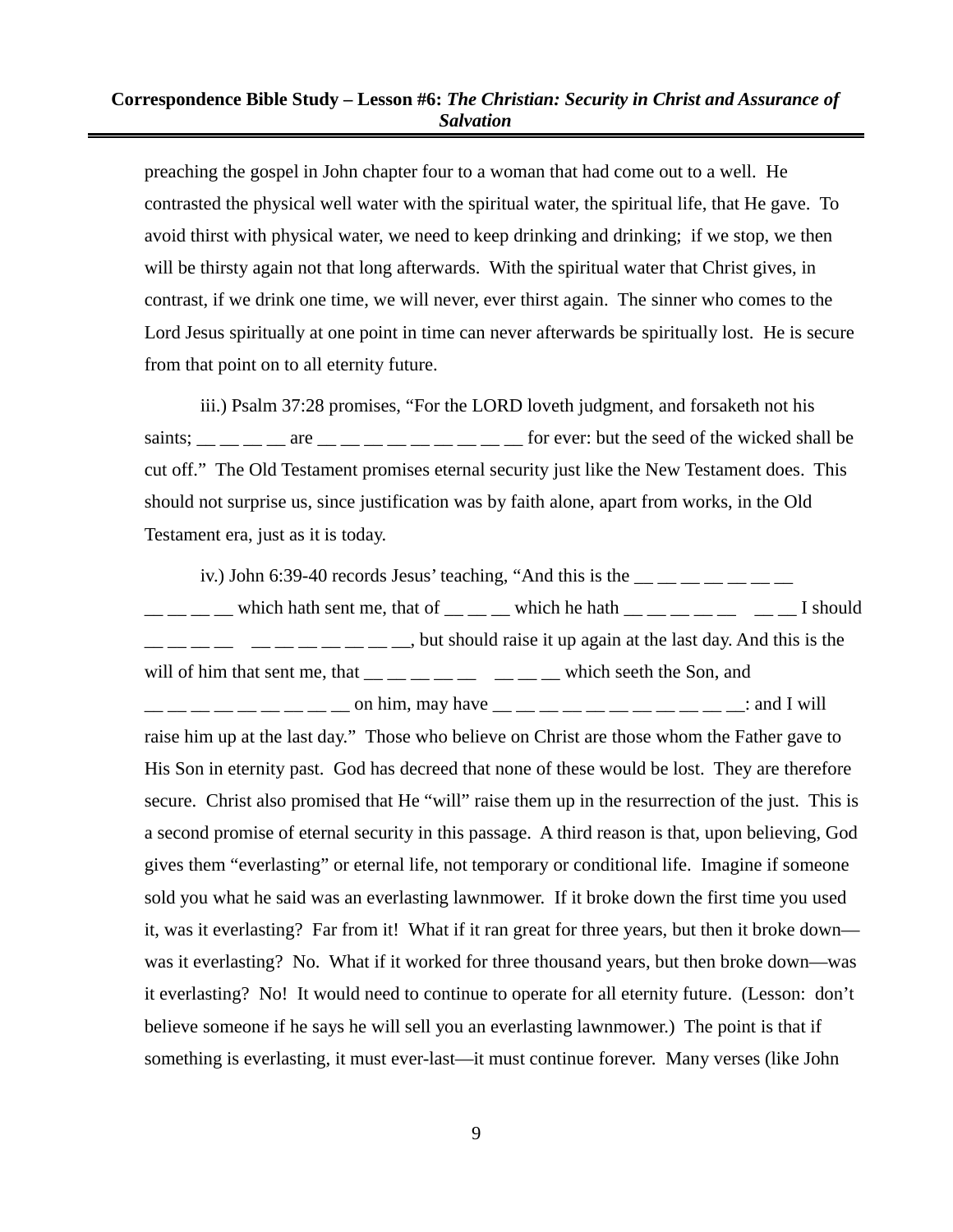6:40) promise that as soon as you believe in the Lord, you possess "everlasting" or "eternal" life (see John 3:15, 16; 3:36; 5:24; 6:47). You do not need to wait until the return of Christ or the time of your death to get eternal life. The moment you trust Christ, you have everlasting life, just like the saints do who are already in heaven. Each of these verses promise eternal security for all who ever place their faith in the Savior.

v.) 1 Corinthians 3:11-15 reads, "For other foundation can no man lay than that is laid, which is Jesus Christ. Now if any man  $\frac{m}{m}$   $\frac{m}{m}$   $\frac{m}{m}$  upon this foundation gold, silver, precious stones, wood, hay, stubble; Every man's \_\_ \_ \_ \_ \_ shall be made manifest: for the  $\frac{1}{1}$   $\frac{1}{1}$  shall declare it, because it shall be revealed by  $\frac{1}{1}$   $\frac{1}{1}$   $\frac{1}{1}$   $\frac{1}{1}$   $\frac{1}{1}$   $\frac{1}{1}$   $\frac{1}{1}$   $\frac{1}{1}$   $\frac{1}{1}$   $\frac{1}{1}$   $\frac{1}{1}$   $\frac{1}{1}$   $\frac{1}{1}$   $\frac{1}{1}$   $\frac{1}{1}$  every man's  $\_\_$   $\_\_$  of what sort it is. If any man's work  $\_\_$   $\_\_$   $\_\_$  which he hath built thereupon, he shall receive a  $\_\_\_\_\_\_\_\_\_\_\_$ . If any man's work shall be  $\frac{1}{2}$   $\frac{1}{2}$   $\frac{1}{2}$   $\frac{1}{2}$   $\frac{1}{2}$   $\frac{1}{2}$   $\frac{1}{2}$   $\frac{1}{2}$   $\frac{1}{2}$   $\frac{1}{2}$   $\frac{1}{2}$   $\frac{1}{2}$   $\frac{1}{2}$   $\frac{1}{2}$   $\frac{1}{2}$   $\frac{1}{2}$   $\frac{1}{2}$   $\frac{1}{2}$   $\frac{1}{2}$   $\frac{1}{2}$   $\frac{1}{2}$   $\frac{1}{2}$   $\frac{1}{1}$   $\frac{1}{1}$   $\frac{1}{1}$   $\frac{1}{1}$   $\frac{1}{1}$   $\frac{1}{1}$   $\frac{1}{1}$   $\frac{1}{1}$   $\frac{1}{1}$   $\frac{1}{1}$   $\frac{1}{1}$   $\frac{1}{1}$   $\frac{1}{1}$   $\frac{1}{1}$   $\frac{1}{1}$   $\frac{1}{1}$   $\frac{1}{1}$   $\frac{1}{1}$   $\frac{1}{1}$   $\frac{1}{1}$   $\frac{1}{1}$   $\frac{1}{1}$  they stand before God for judgment. The justified will not stand before God to determine if they have done enough good to enter heaven, or enough evil to merit hell. The eternal death in hell that the saints deserve was already judged at the cross, and their condemnation was forever removed the moment they believed on the Lord Jesus Christ (John 3:18). Their judgment will be about how faithful they were. Good works, faithful living, is here compared to "gold, silver, [and] precious stones." As these valuable items will withstand a fire, so the things a Christian does that glorify God will stand the test in judgment, and "he shall receive a reward" for them. The sins of the Christian are compared to "wood, hay, [and] stubble [*stubble* is like dry leftover stalks of grain]." These things burn up when put through a fire. The bad works of the justified will be burned up in the judgment; rather than receiving a reward, the Christian will "suffer loss" for them. He will deeply regret his disobedience and will have less glory in heaven forever than he would have had if he had done what was right. "He shall suffer loss," and his evil works will be destroyed "as by fire." But will the disobedient child of God be sent to hell? Can he be cast away and lost? No—"he himself shall be saved"! The redeemed cannot be lost eternally.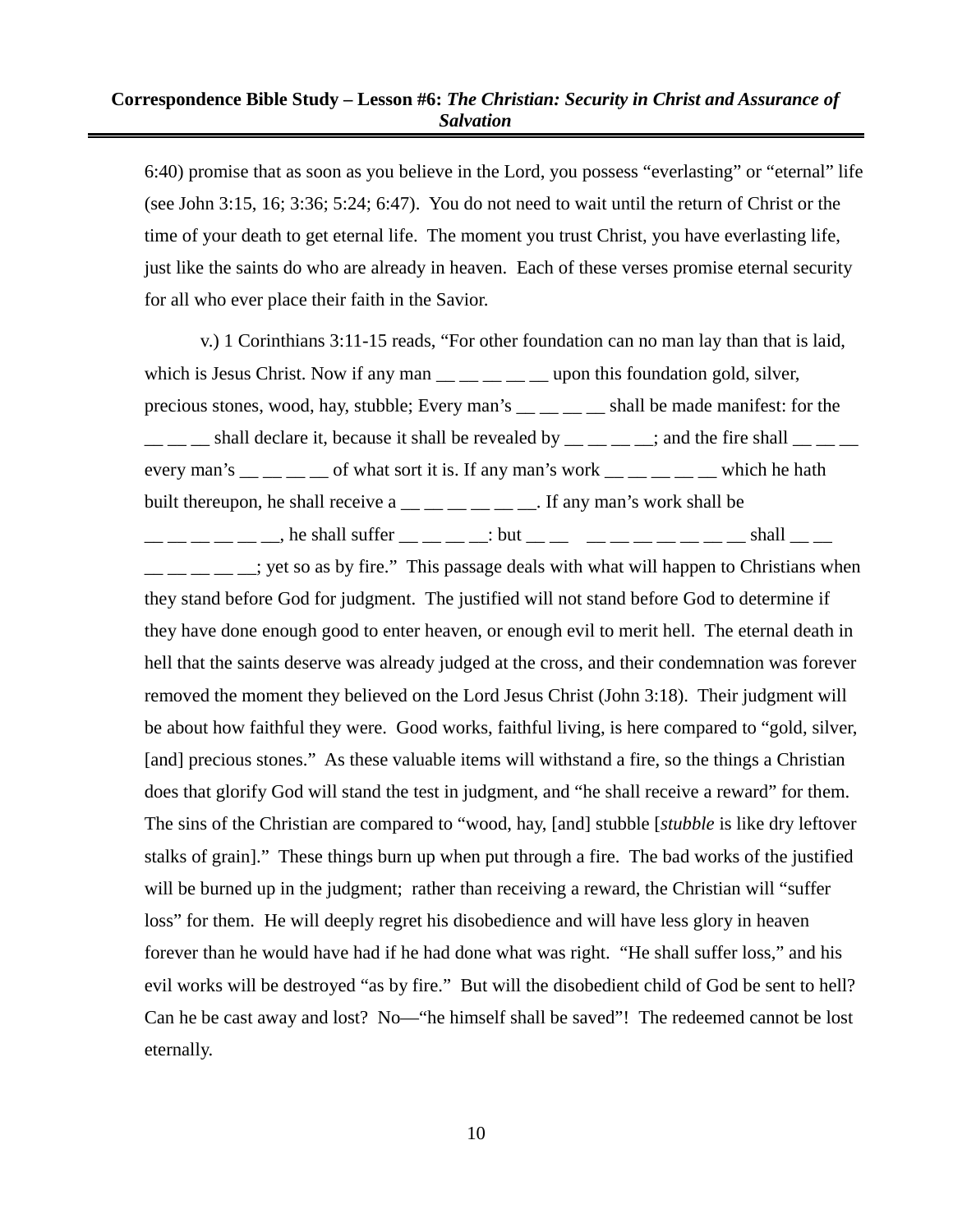These verses plainly promise eternal security to the believer. People who reject the gospel for works salvation often say that it is proud for a believer to say that he is sure that he is saved, but it is no such thing—security is based on God's faithfulness, not on one's faithfulness or goodness. Denying eternal security is what really is proud—it is a stubborn refusal to submit to what God has declared in His Word.<sup>[1](#page-10-0)</sup> The God of love has promised us many, many times that He will never leave or forsake us.

All who ever place their faith in Christ are safe forever. The certainty of the believer's salvation is bound up with the nature of the gospel itself. God's eternal election and predestination require eternal security. So does the Lord Jesus' unfailing ministry as High Priest for His people. The nature of justification, the fact that salvation is not by works, and the permanent sealing by the Spirit given the saints, all require security. Many specific promises prove the doctrine as well. The Old Testament states that no believer will ever be forsaken. God has promised to continue the good work of salvation in all those in whom He has begun that work. The Son of God has promised that all who ever drink of Him spiritually will never, ever thirst again. They will certainly rise in the resurrection of the just, for they possess everlasting life already. The Bible demonstrates that when the Christian sins, he loses heavenly reward, but he does not become unsaved. God's unchanging character requires your presence in heaven. God's love for His Son guarantees your salvation, for He is your intercessor, and you were given to Him; God's love for you guarantees your future blessedness as well. His holiness and righteousness, His eternal decree, and His faithfulness to His Word, all guarantee your salvation. Oh blessed promises! Oh great salvation! What a great and good God is our Lord! The infinite goodness and mercy of God towards you in giving you this eternal salvation is a powerful motivation to love God and live a holy life. The child of God who doubts that he is secure, or who does not know that he, personally, is truly saved, is deficient in very important aspects of his spiritual life. Assurance powerfully aids Christian growth. We therefore turn now to this topic.

# **The Christian: Assurance of Salvation**

#### **And the Results of Security**

<span id="page-10-0"></span><sup>1</sup> Some religious groups that call themselves Christian, such as the Methodist denomination, advocates of so-called "Holiness" theology, defenders of Arminianism, the overwhelming majority of the Pentecostal and charismatic movements, and all who openly assert salvation is by works, deny the eternal security of the believer, misinterpreting various passages to support their view. If you have further questions on the doctrine of eternal security, please contact us, and we will help you with your question.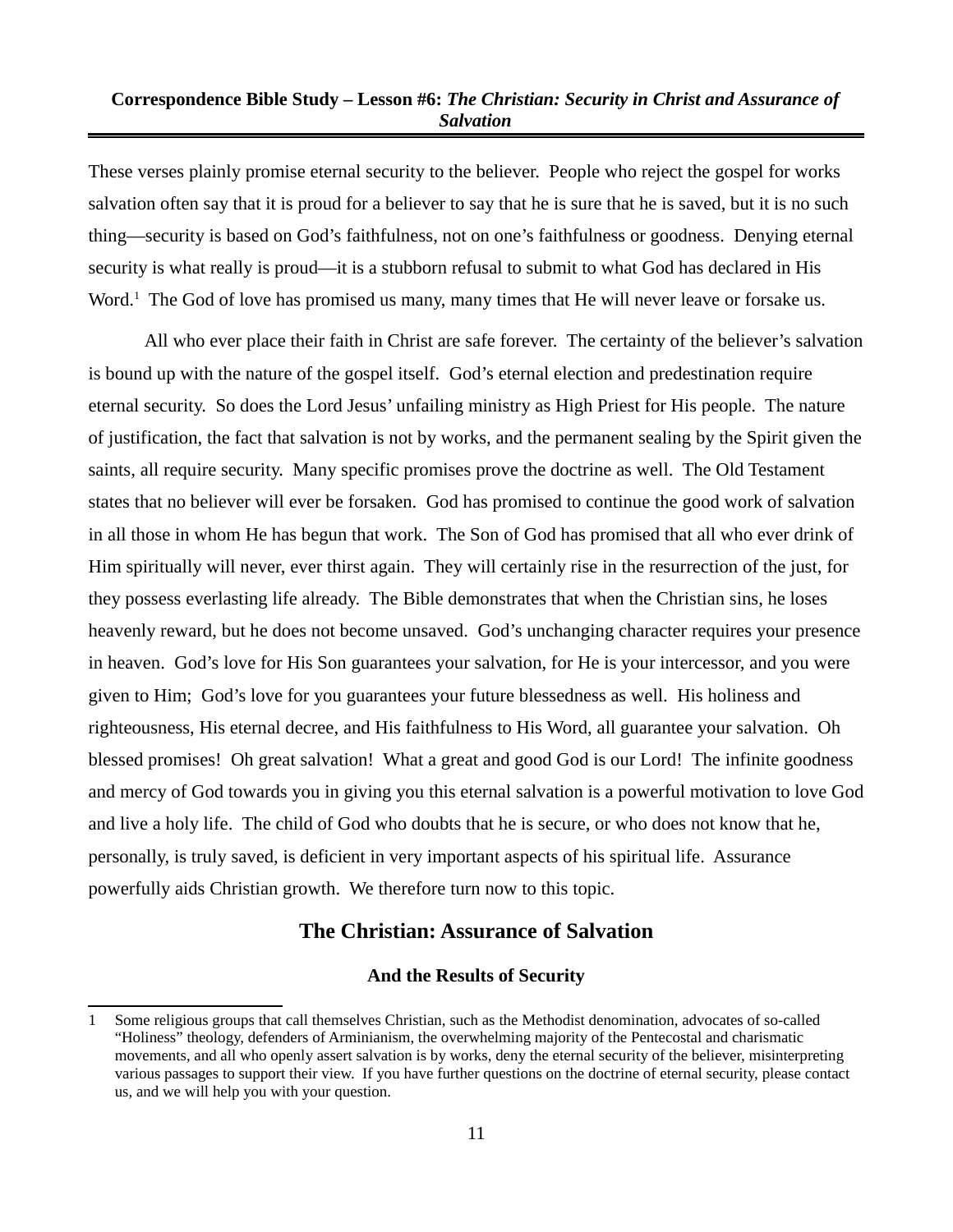Eternal security in Christ is the objective state of every child of God. It is unchanging; it is not based upon the Christian's feelings, but upon Divine realities. The redeemed never grow less secure, and they cannot become more secure than they already are. Assurance is the subjective recognition by the Christian of his salvation. While he is always secure, he may fail to recognize this fact and lose the comfort of it. It is possible for the saints to doubt that they belong to God. They can also gain a stronger confidence in that invariable certainty, and have their assurance increase. It is possible for the believer to have 100% certainty of his eternal happiness, for those "that believe on the name of the Son of God . . . may know that [they] have eternal life" (1 John 5:13). The moment they trust in Christ, God certainly knows they belong to Him. They are able to share in that Divine certainty.

Assurance is important. God commands us to have it. 2 Peter 1:10 reads, "Wherefore the rather, brethren, give  $\frac{m}{m}$   $\frac{m}{m}$   $\frac{m}{m}$   $\frac{m}{m}$   $\frac{m}{m}$  to make your calling and election  $\frac{m}{m}$   $\frac{m}{m}$   $\frac{m}{m}$ . This verse is not saying that somehow believers must make God sure that they are saved. God has foreordained the salvation of His elect from the foundation of the world—certainly it is sure to Him! Rather, the command is for them to make sure that they themselves are saved. Scripture commands them to gain assurance of salvation. Those who do what is involved in gaining Biblical assurance are promised that they "shall never fall: For so an entrance shall be ministered unto [them] abundantly into the everlasting kingdom of our Lord and Saviour Jesus Christ" (2 Peter 1:10-11). Assurance also helps a believer to "sin not" (1 John 2:1). Knowing for sure that he is on his way to heaven, the Christian who has assurance of his salvation can serve God with love and gratitude for the eternal life he knows he possesses, instead of having his spiritual growth crushed by doub and fear. Furthermore, believers should have assurance "that [their] joy may be full" (1 John 1:4). To know with confidence that your future is everlasting fellowship with God, glory in His kingdom, and perfect holiness and freedom from sin, is a source of tremendous joy. A lack of assurance, by contrast, is a source of great misery. How can one who recognizes the infinite horrors of hell be happy without knowing that he will not go there? How can one who loves and longs for God be satisfied without knowing that he will enjoy holy fellowship with Him forever? Both the command of the Bible to obtain assurance and the peace of heart brought by possessing it demonstrate its great value.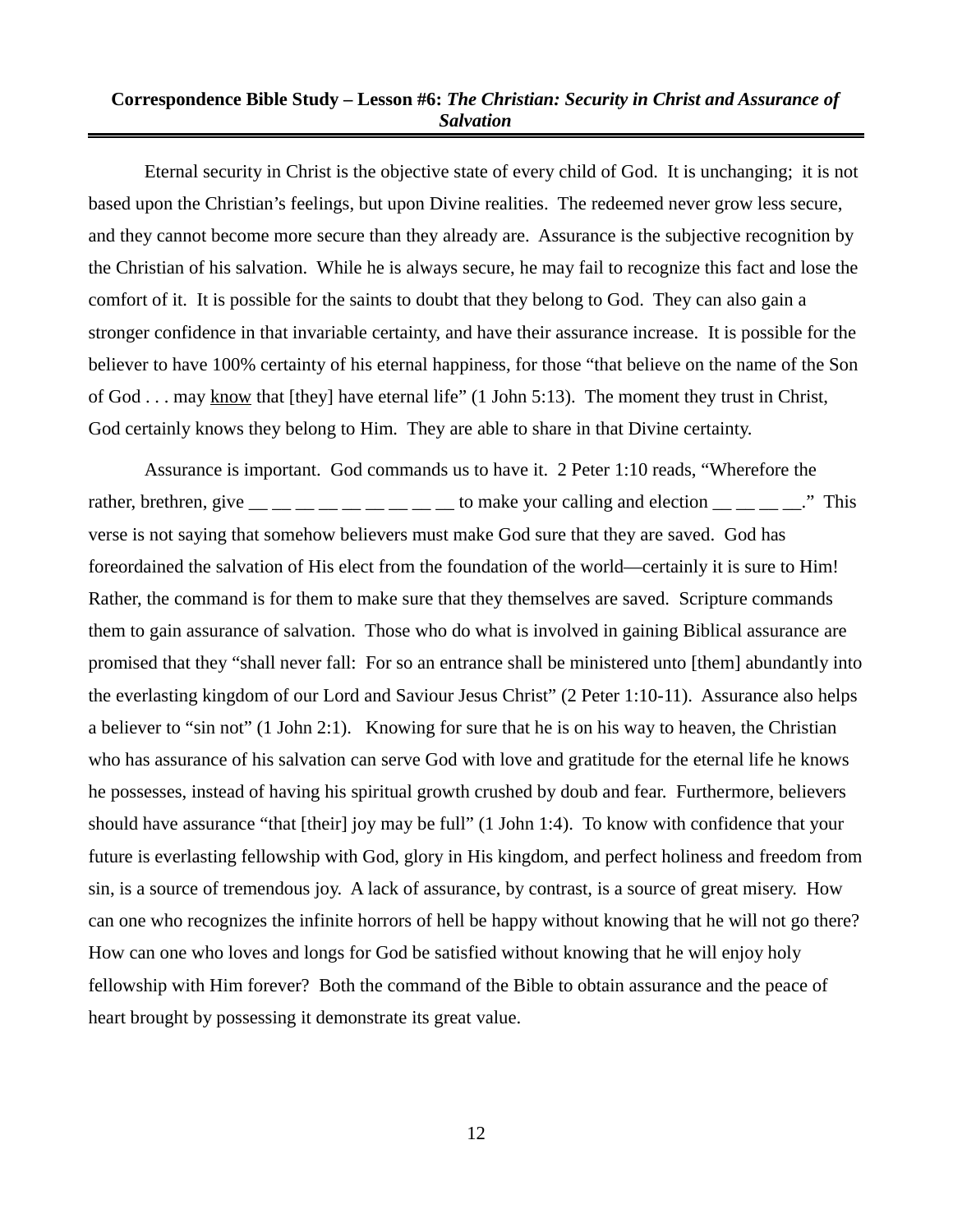Assurance assumes certain prerequisites. You cannot have assurance of salvation unless you first have salvation. Not everyone who claims to be a Christian and claims to believe the gospel has really been born again. If you cannot identify a point when you repented and trusted in Christ, as explained in study #5, you are lost. You can have no genuine assurance of salvation because you are still dead in your sins. You do not have the bedrock foundation of regeneration in Christ upon which to build the house of assurance. You are not certain to go to heaven, but certain of hell. In fact, to think that you are saved, when you are not, is one of the worst things that could happen to you. It is a tremendous barrier to your true conversion. Unless you recognize that you really are still lost, you can never genuinely come to Christ. Matthew 7:21-23 records the case of some who thought they belonged to God, but found out on the day of judgment, when it was too late, that they did not. Jesus warned, "Not every one that saith unto me, Lord, Lord, shall enter into the kingdom of heaven; but he that doeth the will of my Father which is in heaven.  $\_\_\_\_\_\_$  will say to me in that day, Lord, Lord, have we not prophesied in thy name? and in thy name have cast out devils? and in thy name done many wonderful works? And then will I profess unto them,  $I_{\text{max}} = 1$  and  $I_{\text{max}} = 1$  and  $I_{\text{max}}$  wou:

 $\frac{1}{1}$   $\frac{1}{1}$   $\frac{1}{1}$   $\frac{1}{1}$  from me, ye that work iniquity." These people thought that they belonged to God had they not done miracles? Had they not done many good works in the name of the Lord? However, they were condemned—they never had been born again! On the day of judgment, it is too late to recognize that you never were saved, and that your assurance had no basis. Do not make this mistake and lose your soul! Furthermore, the Christian who wants full assurance must be obedient to God. If we are saved, "the Spirit itself beareth witness with our spirit, that we are the children of God" (Romans 8:16), but the disobedient child of God will "grieve" and "quench" the Spirit (Ephesians 4:30; 1 Thessalonians 5:19). The saint who is not following God's commands is still eternally secure, but he will not have the assurance of this fact that he should. Regeneration and obedience are the two great prerequisites before Biblical assurance is possible.

Assurance comes from Scriptural evidences of the new birth in your life. God gave the book of 1 John to those who " $\frac{1}{2}$   $\frac{1}{2}$   $\frac{1}{2}$   $\frac{1}{2}$   $\frac{1}{2}$   $\frac{1}{2}$  on the name of the Son of God; that  $\frac{1}{2}$   $\frac{1}{2}$   $\frac{1}{2}$   $\frac{1}{2}$   $\frac{1}{2}$   $\frac{1}{2}$   $\frac{1}{2}$   $\frac{1}{2}$   $\frac{1}{2}$   $\frac{1}{2}$   $\frac{$ that ye have eternal  $\frac{1}{\sqrt{1}}$   $\frac{1}{\sqrt{1}}$  John 5:13). First John is the book of assurance. Sometimes unsaved people are deceived into thinking they are converted, or Christians fear that that they do not belong to God, because of confusion about the basis for assurance. We will not concentrate upon the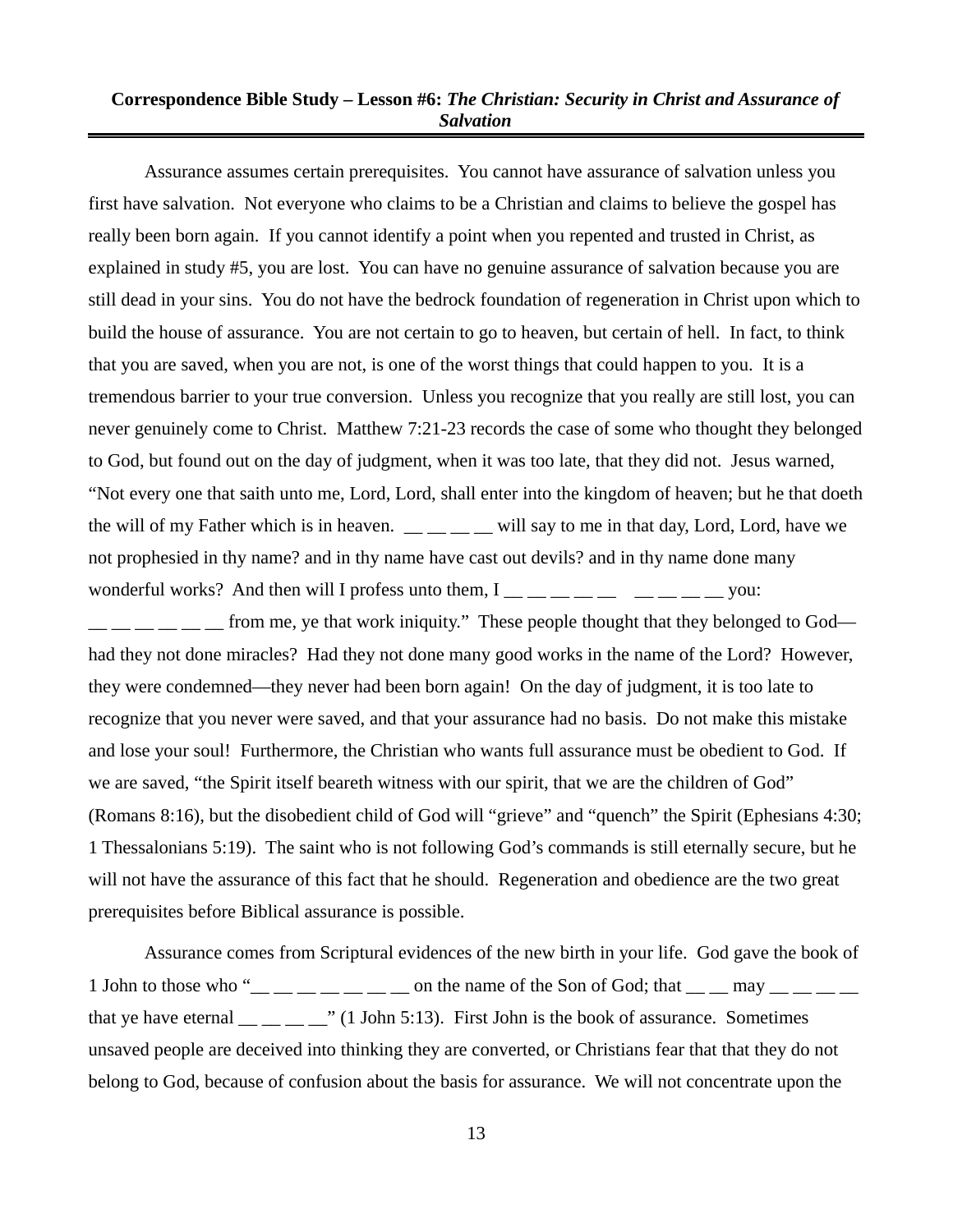many non-Biblical reasons that people think they have been born of God. People say they have assurance because they remember praying the sinner's prayer, or have experienced signs and wonders, or have felt what they assumed is God's presence, or have made it through a crisis experience where they think they relied on the Lord, or countless other reasons which God never says are genuine grounds for assurance. Instead, we will look at seven marks of true conversion given in the book of 1 John. These marks will always appear in those who have received Christ. If you see them in your own life, you can have confidence that God has indeed given you a new heart and made you His dear child. If you claim that you have been born again, but these marks are not present in your life, you have no reason to think that you belong to God. Rather, you have plenty of reason to think that you are still lost. All believers have these seven marks, and no unbeliever can have any of the seven marks.

The first mark is that the Christian does not live in sin, that is, he will not practice sin as a lifestyle. 1 John 3:2-10 reads:

2 Beloved, now  $\frac{1}{2}$  we the sons of God, and it doth not yet appear what we shall be: but we know that, when he shall appear, we shall be like him; for we shall see him as he is. 3 And  $\frac{1}{1}$   $\frac{1}{1}$   $\frac{1}{1}$   $\frac{1}{1}$  man that hath this hope in him  $\frac{1}{1}$   $\frac{1}{1}$   $\frac{1}{1}$   $\frac{1}{1}$   $\frac{1}{1}$   $\frac{1}{1}$ himself, even as he is pure. 4 Whosoever committeth sin transgresseth also the law: for sin is the transgression of the law. 5 And ye know that he was manifested to take away our sins; and in him is no sin. 6 Whosoever abideth in him  $\frac{1}{\sqrt{2}}$   $\frac{1}{\sqrt{2}}$ \_\_ \_\_ \_\_: whosoever sinneth hath not seen him, neither known him. 7 Little children, let no man deceive you: he that  $\frac{1}{2}$   $\frac{1}{2}$   $\frac{1}{2}$   $\frac{1}{2}$   $\frac{1}{2}$   $\frac{1}{2}$   $\frac{1}{2}$   $\frac{1}{2}$   $\frac{1}{2}$   $\frac{1}{2}$   $\frac{1}{2}$   $\frac{1}{2}$   $\frac{1}{2}$   $\frac{1}{2}$   $\frac{1}{2}$   $\frac{1}{2}$   $\frac{1}{2}$   $\frac{1}{2}$   $\frac{1}{2}$   $\frac$ righteous, even \_\_ \_ \_ \_ \_ is righteous. 8 He that committeth sin is of the \_\_ \_\_ \_\_ \_\_ \_\_; for the devil sinneth from the beginning. For this purpose the Son of God was manifested, that he might destroy the works of the devil. 9 Whosoever is born of God doth not  $\frac{1}{1-\frac{1}{1-\frac{1}{1-\frac{1}{1-\frac{1}{1-\frac{1}{1-\frac{1}{1-\frac{1}{1-\frac{1}{1-\frac{1}{1-\frac{1}{1-\frac{1}{1-\frac{1}{1-\frac{1}{1-\frac{1}{1-\frac{1}{1-\frac{1}{1-\frac{1}{1-\frac{1}{1-\frac{1}{1-\frac{1}{1-\frac{1}{1-\frac{1}{1-\frac{1}{1-\frac{1}{1-\frac{1}{1-\frac{1}{1-\frac{1}{1-\frac{1}{1-\frac{1}{1-\frac{1}{1-\frac{1}{1-\frac{1}{1-\frac{1}{1$  $\frac{1}{1}$   $\frac{1}{1}$   $\frac{1}{1}$   $\frac{1}{1}$   $\frac{1}{1}$   $\frac{1}{1}$   $\frac{1}{1}$   $\frac{1}{1}$   $\frac{1}{1}$   $\frac{1}{1}$   $\frac{1}{1}$   $\frac{1}{1}$   $\frac{1}{1}$   $\frac{1}{1}$   $\frac{1}{1}$   $\frac{1}{1}$   $\frac{1}{1}$   $\frac{1}{1}$   $\frac{1}{1}$   $\frac{1}{1}$   $\frac{1}{1}$   $\frac{1}{1}$  are  $\frac{1}{\sqrt{2}}$  and the children of the devil: whosoever  $\frac{1}{\sqrt{2}}$  and the children of the devil: whosoever  $\frac{1}{\sqrt{2}}$  and the children of the devil:  $\frac{1}{2}$   $\frac{1}{2}$   $\frac{1}{2}$   $\frac{1}{2}$   $\frac{1}{2}$   $\frac{1}{2}$   $\frac{1}{2}$   $\frac{1}{2}$   $\frac{1}{2}$  is not of God, neither he that loveth not his brother.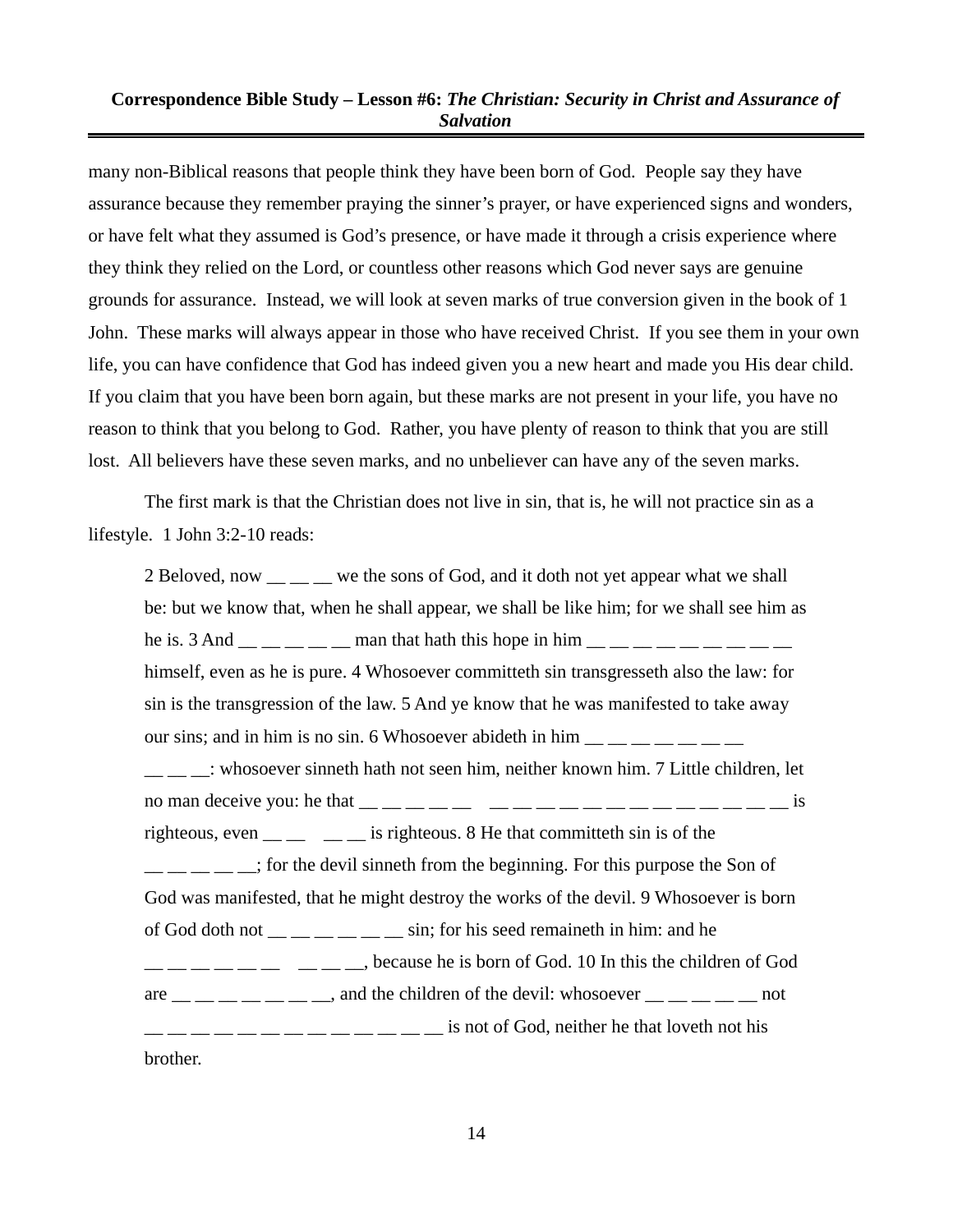As in the rest of the epistle of 1 John, the apostle John addresses believers (v. 2). He tells them that everyone who is a child of God, and therefore looks forward to the return of Christ, purifies himself in light of this certain future event (v. 3). The one who belongs to Christ "sinneth not" (v. 6). This does not mean that he never sins even one time—that would contradict what John had said in 1 John 1:8, 10. It means, rather, that he does not sin as a continuing action. This use of the present tense for continuing action is very common in the book of 1 John. The one who does not live in sin belongs to God, while whosoever "sinneth," that is, lives in sin, has never known God. Verses seven and eight make this even more clear; only the one that "doeth" righteousness, whose life is characterized by righteousness, is born of God (cf. 2:29). Such a one has been justified, not by his acts of righteousness, but by Christ's perfect righteousness accounted to him—he who perseveres in obedience is "righteous, even as [Christ] is righteous" (v. 7). On the other hand, the one that "committeth sin," who lives a lifestyle of sin, is "of the devil" (v. 8). The one who is born of God "doth not commit sin" (v. 9) as a practice, because God's "seed remaineth in him"—he has been given a new nature that desires and will practice holiness. He "cannot sin" (v. 9), that is, continue in sin, because it is contrary to his nature as a child of God. Verse ten shows us that the practice of righteousness demonstrates that one is a child of God, while characteristic disobedience is a sure mark of the children of the devil. Clearly, the genuine Christian will not live in sin. He no longer sins with his heart and will and whole inclination, like the ungodly. He hates sin, flees from it, fights against it, groans under the burden of its presence, mourns when he falls under its influence, and longs to be delivered from it altogether. He guards or keeps himself (1 John 5:18), watching carefully against sin and whatever may lead to it. Sin no longer pleases him, nor is even a matter of indifference; it has become an abominable thing which he hates. He cannot prevent its dwelling within him (Romans 7:14-25). Bad thoughts will at times arise within him, and shortcomings, omissions, and defects will appear, both in his words and actions. But he can say truly, and as in the sight of God, that these things are a daily grief and sorrow to him, and that his whole nature does not consent to them. Do you have this mark of the children of God?

The second mark is genuine faith in Jesus Christ for salvation. 1 John 5:1 (cf. v. 4-5) states, "Whosoever \_\_ \_ \_ \_ \_ \_ \_ \_ \_ that Jesus is the Christ is born of God." The true Christian believes that Jesus Christ is the only Savior by whom his soul can be pardoned. In himself he sees nothing but unworthiness, but in Christ he sees ground for the fullest confidence, and trusting in Him,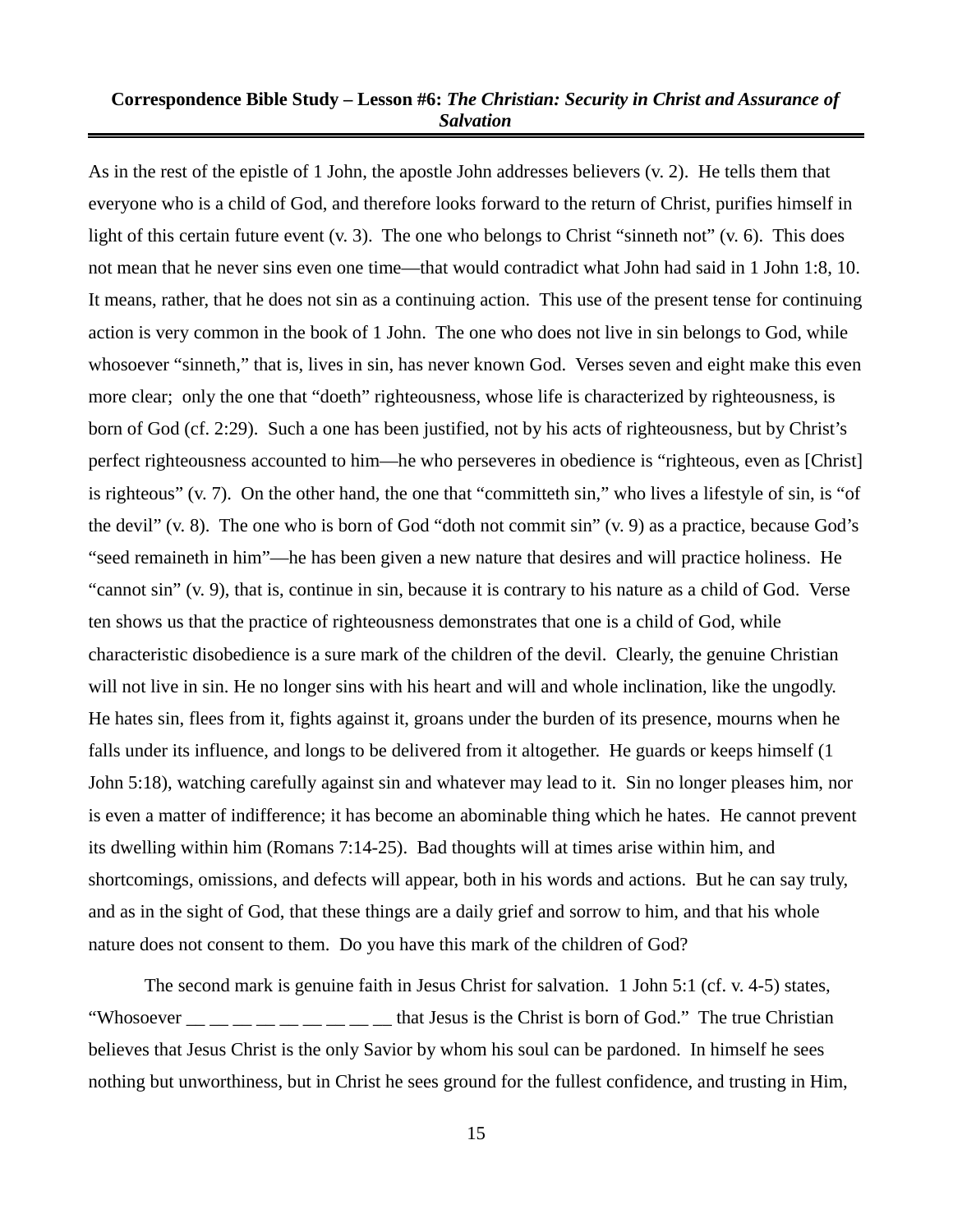he believes that his sins are all forgiven. He believes that for the sake of Christ's finished work and death upon the cross, he is reckoned righteous in God's sight, and may look forward to death and judgment without alarm. He may have his fears and doubts. He may sometimes feel as if he had no faith at all. But ask him whether he will rest his hopes of eternal life on his own goodness, his own achievements, his prayers, his baptism, or his church, and see what he will reply. Ask him whether he will give up Christ, and place his confidence in any other way of justification. Depend upon it, he would say that though he does feel weak and bad, he would not give up Christ for all the world. Depend upon it, he would say he found a preciousness in Christ, a suitableness to his own soul in Christ, that he found nowhere else, and that he must cling to Him (John 6:66-69). Having been given the gift of saving faith at the moment of his new birth, he will continue to place all his confidence in the only Savior of sinners. Do you have this mark of the children of God?

The third mark is love for God and other true Christians. 1 John 4:7-11 reads, "Beloved, let us love one another: for love is of God; and every one that  $\underline{\hspace{1cm}}$   $\underline{\hspace{1cm}}$   $\underline{\hspace{1cm}}$   $\underline{\hspace{1cm}}$   $\underline{\hspace{1cm}}$   $\underline{\hspace{1cm}}$   $\underline{\hspace{1cm}}$   $\underline{\hspace{1cm}}$   $\underline{\hspace{1cm}}$   $\underline{\hspace{1cm}}$   $\underline{\hspace{1cm}}$   $\underline{\hspace{1cm}}$   $\underline{\hspace{$ and \_\_ \_\_ \_\_ \_\_ God. He that loveth not knoweth not God; for God is love. In this was manifested the love of God toward us, because that God sent his only begotten Son into the world, that we might live through him. Herein is love, not that we loved God, but that he loved us, and sent his Son *to be* the propitiation for our sins. Beloved, if God so loved us, we ought also to  $\frac{1}{1}$ 

 $\frac{1}{1}$  \_\_ \_ \_ \_ \_ \_ \_  $\frac{1}{1}$  John 3:14 states, "We \_ \_ \_ \_ \_ that we have passed from death unto life, because we  $\frac{1}{1}$   $\frac{1}{1}$   $\frac{1}{1}$  the  $\frac{1}{1}$   $\frac{1}{1}$   $\frac{1}{1}$   $\frac{1}{1}$   $\frac{1}{1}$   $\frac{1}{1}$   $\frac{1}{1}$   $\frac{1}{1}$   $\frac{1}{1}$   $\frac{1}{1}$   $\frac{1}{1}$   $\frac{1}{1}$   $\frac{1}{1}$   $\frac{1}{1}$   $\frac{1}{1}$   $\frac{1}{1}$   $\frac{1}{1}$   $\frac{1}{$ Scripture affirms that "If any man love not the Lord Jesus Christ, let him be Anathema Maranatha [accursed or damned when the Lord comes]" (1 Corinthians 16:22), but we are also told in these passages from 1 John that the one who does not love the brethren is equally lost. Love for God will result in obedience to Him: "For this is the love of God, that we keep his commandments: and his commandments are not grievous" (1 John 5:3). Love for God will result in holy actions (John 14:15), in meditation upon and speaking about the Lord (Malachi 3:16-17), in a deep desire for fellowship with Him (Philippians 3:10), in a reverential fear and awe of God (Psalm 128:1; Deuteronomy 10:12-13; Isaiah 66:2; Hebrews 12:28-29), in a delight in His Word (Psalm 119:47) and in His worship (Psalm 26:8), and a love for His people. The new heart given in the new birth will always lead the saint to love the other children of God. Love for God and the saints are very closely connected; indeed, we love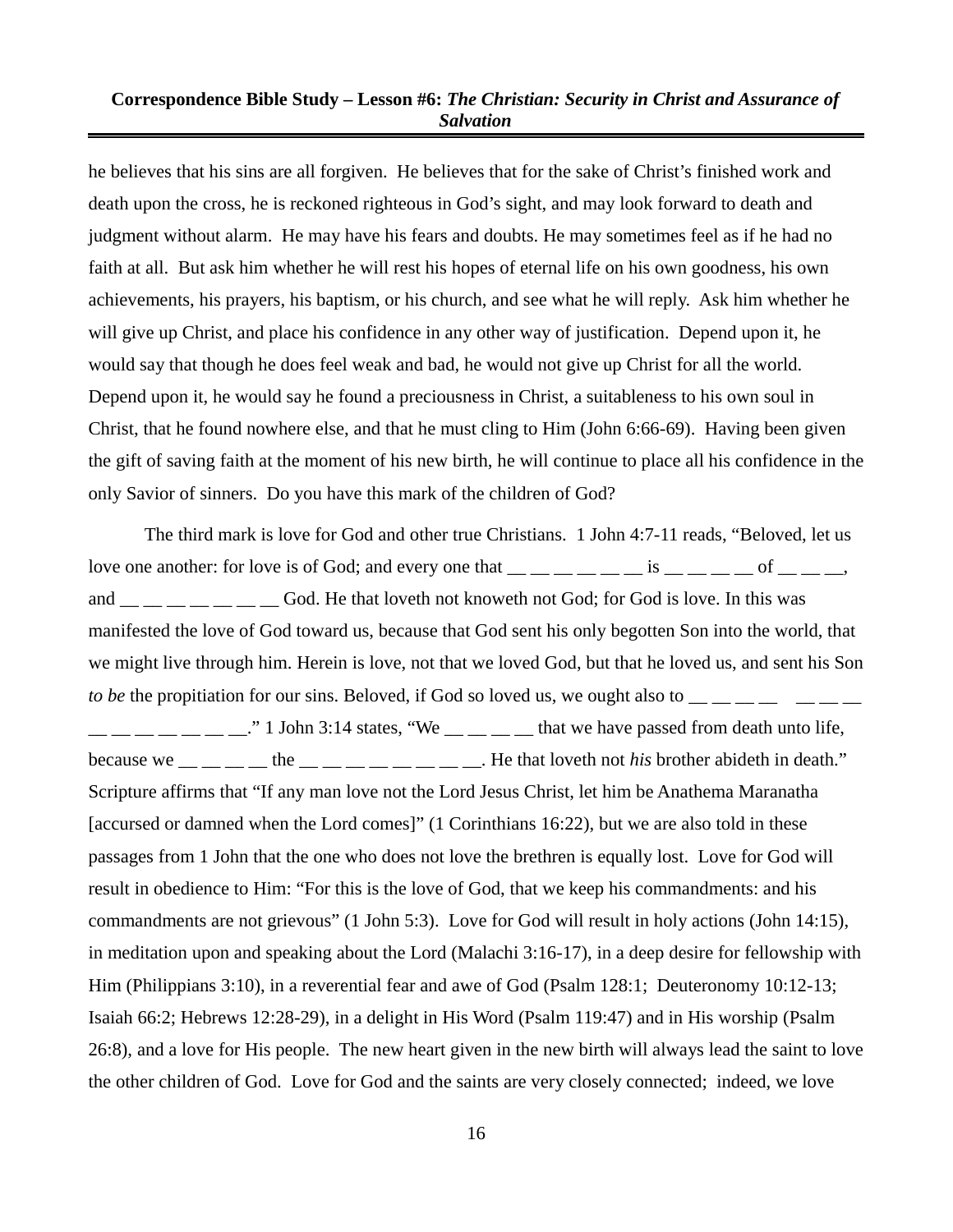God when we love the children of God (1 John 4:20-21) and love the children of God when we love God (1 John 5:2). The regenerate man, like his Father in heaven, loves all men with a great general love, but he has a special love for those who are his fellow-soldiers in their spiritual warfare, his fellow-travelers to heaven. A certain unbreakable spiritual union and fellowship exists among all believers (John 17:20-23). The one who prefers the company of those made holy by the gospel evidences that he is one with them (Acts 2:42), and will share their blessed eternal destiny, while he who prefers the fellowship of the wicked should expect to join them in their coming damnation. The convert prefers the holy deeds and conversation of those also in Christ. He understands them, and they understand him. They may differ in social background, ethnicity, or wealth, but they are fellow children of the same heavenly Father. The disciple values Christ-likeness in others—those who are most like his Savior are the ones he most loves. This love for the saints will manifest itself in selfsacrificing practical action, rather than being a matter of the lips alone; it is not "in word, neither in tongue; but in deed and in truth" (1 John 3:15-19). Do you evidence love for God and His people? Do you have this mark of the children of God?

The fourth mark is that the Christian practices righteousness. 1 John 2:29 reads, "If ye know that he [God] is righteous, ye know that every one that  $\frac{1}{1}$   $\frac{1}{1}$   $\frac{1}{1}$   $\frac{1}{1}$ 

is born of him." The regenerate will characteristically obey Scripture. The one who "saith, I know him, and keepeth not his commandments, is a liar, and the truth is not in him" (1 John 2:4). The saint seeks to live according to God's will, to do the things that please Him, and avoid the things that He hates. The believer's aim and desire is to love God with heart and soul and mind and strength, to love his neighbor as himself, and do whatever Christ commands. No doubt he is not perfect. None will tell you that sooner than he will. He groans under the burden of indwelling corruption cleaving to him. He finds an evil principle within him constantly warring against grace, and trying to draw him away from God (Romans 7:14-25). But he does not consent to it, though he cannot prevent its presence. He will persevere in righteousness to the end. In spite of all shortcomings, the average bent and bias of his way is holy, his doings are holy, his tastes holy, and his habits holy. In spite of all his swerving and turning aside, like a ship beating up against a contrary wind, the general course of his life is in one direction—toward God and for God. He can say, "I am not what I ought to be, I am not what I want to be. I am not what I hope to be in another world, but still I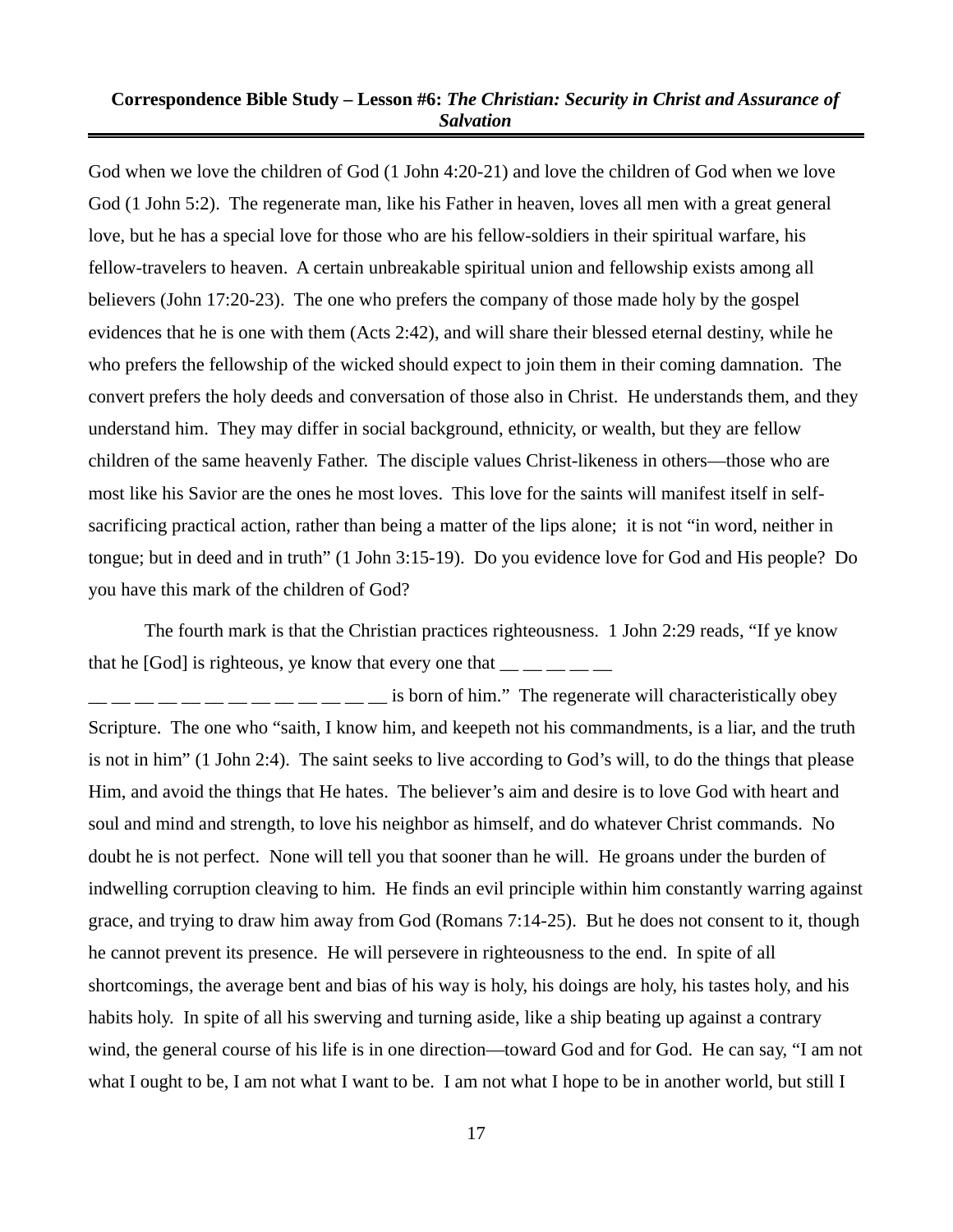am not what I once used to be, and by the grace of God I am what I am." Do you do righteousness? Do you have this mark of the children of God?

The fifth mark is continued belief and practice of true doctrine. 1 John 2:19-21, 26-27 reads, "They  $\frac{m}{m}$   $\frac{m}{m}$   $\frac{m}{m}$   $\frac{m}{m}$  from us, but they were  $\frac{m}{m}$   $\frac{m}{m}$   $\frac{m}{m}$  us; for if they had been of us, they would *no doubt* have  $\frac{m}{m}$   $\frac{m}{m}$   $\frac{m}{m}$   $\frac{m}{m}$  with us: but *they went out*, that they might be made  $\_\_$   $\_\_$   $\_\_$   $\_\_$   $\_\_$  that they were not all of us. But ye have an  $\_\_$   $\_\_$   $\_\_$ [anointing] from the Holy One, and ye know all things. I have not written unto you because ye know not the truth, but because ye know it, and that no lie is of the truth. . . . These *things* have I written unto you concerning them that seduce you. But the anointing which ye have received of him  $\frac{1}{1}$   $\frac{1}{1}$   $\frac{1}{1}$   $\frac{1}{1}$   $\frac{1}{1}$   $\frac{1}{1}$   $\frac{1}{1}$   $\frac{1}{1}$   $\frac{1}{1}$   $\frac{1}{1}$   $\frac{1}{1}$   $\frac{1}{1}$   $\frac{1}{1}$   $\frac{1}{1}$   $\frac{1}{1}$   $\frac{1}{1}$   $\frac{1}{1}$   $\frac{1}{1}$   $\frac{1}{1}$   $\frac{1}{1}$   $\frac{1}{1}$   $\frac{1}{1}$   $\frac{1}{2}$   $\frac{1}{2}$   $\frac{1}{2}$   $\frac{1}{2}$   $\frac{1}{2}$   $\frac{1}{2}$   $\frac{1}{2}$   $\frac{1}{2}$   $\frac{1}{2}$   $\frac{1}{2}$   $\frac{1}{2}$   $\frac{1}{2}$   $\frac{1}{2}$   $\frac{1}{2}$  of all things, and is truth, and is no lie, and even as it hath taught you, ye  $\frac{1}{2}$   $\frac{1}{2}$   $\frac{1}{2}$   $\frac{1}{2}$   $\frac{1}{2}$   $\frac{1}{2}$   $\frac{1}{2}$   $\frac{1}{2}$  in him." The Holy Spirit lives inside true Christians, and He protects them from false teaching (like that mentioned in 2:22-23). The Spirit draws the believer to a congregation that honors Christ, and leads the saint to worship and serve the Lord there. Someone who rejects God's church, its doctrines and practices, who "goes out from" it (v. 19), or who is removed from its membership roll because of his unbiblical deeds or doctrine (Matthew 18:17), should very seriously consider if he has ever been genuinely converted. Also, someone who is not faithful to church, but can easily skip services, has no grounds for assurance of salvation. In Acts 2:41-42, 47, all "they that gladly received his word [Peter's preaching of the gospel, 2:14-40] were baptized: and the same day there were added *unto them* about three thousand souls. And they continued stedfastly in the apostles' doctrine and fellowship, and in breaking of bread, and in prayers. . . . Praising God, and having favour with all the people. And the Lord added to the church daily such as should be saved." The three thousand converts were all baptized and persevered in faithfulness to church. It was not 3,000 saved, 500 baptized, and 22 still in church a year later, but 3,000 saved, 3,000 baptized, and 3,000 added to the church membership and continuing faithful—even in the face of persecution. This is the pattern throughout the New Testament. No one is saved because he goes to church, but those who do not go to church should seriously think about if they are truly born again. Furthermore, while the justified may be confused to a certain extent, the Spirit protects the elect, so that they are not ultimately deceived and led astray by false teachers (Matthew 24:24). They will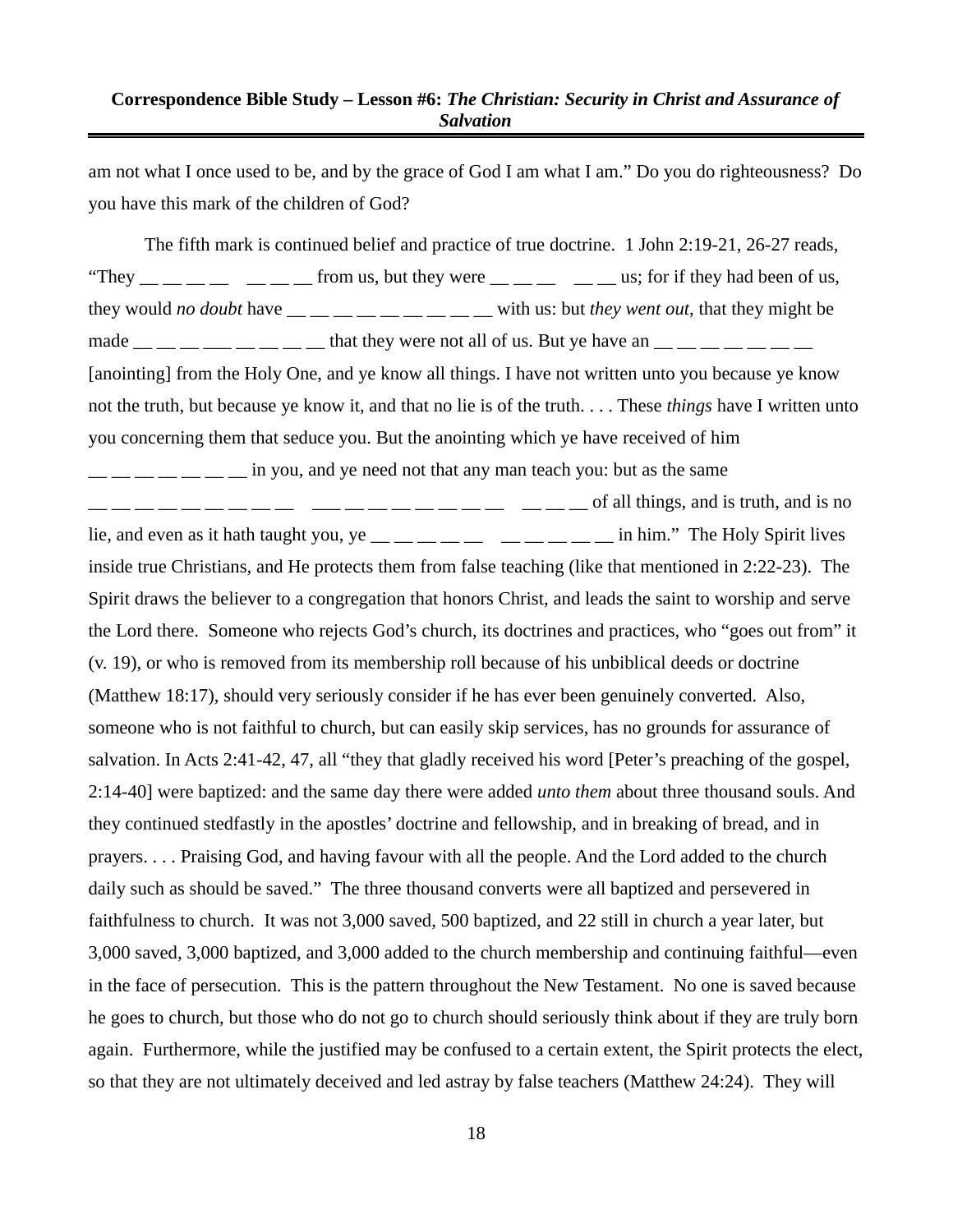never deny the Trinity, justification by faith alone, the inspiration of Scripture, and other teachings of the Bible like these. Their Savior protects them from apostasy from the faith (Luke 22:32; John 17). Someone who claims he was born again, but then rejects Christ, or returns unashamedly to an immoral life, did not fall out of a state of justification, but was never truly saved in the first place.

The Holy Spirit, the Author of Scripture (1 Corinthians 2:13), also opens the true convert's mind to understand and love the Word of God, and to instinctively submit to its authority and rule. 1 Corinthians 2:14-16 reads, "But the natural man [the unsaved man] receiveth not the things of the Spirit of God: for they are \_\_ \_\_ \_\_ \_\_ \_\_ \_\_ \_\_ \_\_ \_\_ \_\_ \_\_ unto him: neither can he know *them*, because they are  $\frac{1}{1}$   $\frac{1}{1}$   $\frac{1}{1}$   $\frac{1}{1}$   $\frac{1}{1}$   $\frac{1}{1}$   $\frac{1}{1}$   $\frac{1}{1}$   $\frac{1}{1}$   $\frac{1}{1}$   $\frac{1}{1}$   $\frac{1}{1}$   $\frac{1}{1}$   $\frac{1}{1}$   $\frac{1}{1}$   $\frac{1}{1}$   $\frac{1}{1}$   $\frac{1}{1}$   $\frac{1}{1}$   $\frac{1}{1}$   $\frac{1}{1}$   $\$ things, yet he himself is judged of no man. For who hath known the mind of the Lord, that he may instruct him? But we have the mind of Christ." When people come to know God, they no longer see the Bible as a dry, incomprehensible book, a chore to read, and a burden to obey. The convert has new eyes to see the spiritual beauty and glory of the Scripture. This does not mean that he will instantly understand everything in its pages—there are "some things hard to be understood" (2 Peter 3:16) in its text—but it is no longer generally or in its entirety a closed book. The regenerate also implicitly submit to its authority. They do not try to get out of obedience to its commands. They steadfastly persevere in the study and practice of Scripture. Continued belief and practice of true doctrine, including faithfulness to church and a love for and obedience to Scripture, is a mark of God's elect. Do you have this mark of the children of God?

The sixth mark is the testimony of the Spirit. 1 John 4:13 states, "Hereby  $\frac{1}{\sqrt{2}}$  we that we dwell in him, and he in us, because he hath  $\_\_\_\_\_\_\_\_\_\$ us of his  $\_\_\_\_\_\_\_\_\_\_\_$ ." The Holy Spirit, who dwells within all those born of God, witnesses to the saint of his new, forgiven state and produces a variety of fruits in the Christian's life. Romans 8:9-16 explains this well:

9 But ye are not in the  $\frac{1}{2}$   $\frac{1}{2}$   $\frac{1}{2}$  [unsaved] but in the  $\frac{1}{2}$   $\frac{1}{2}$   $\frac{1}{2}$   $\frac{1}{2}$  [in the realm of the Spirit, saved] if so be that the Spirit of God dwell  $\frac{m}{m}$   $\frac{m}{m}$   $\frac{m}{m}$ . Now if any man  $\frac{1}{\sqrt{2}}$  \_\_ \_\_ \_\_ \_\_ \_\_ \_\_ the Spirit of Christ, he is \_\_ \_\_ \_\_ of \_\_ \_\_ .10 And if Christ *be* in you, the body *is* dead because of sin; but the Spirit *is* life because of righteousness. 11 But if the Spirit of him that raised up Jesus from the dead dwell in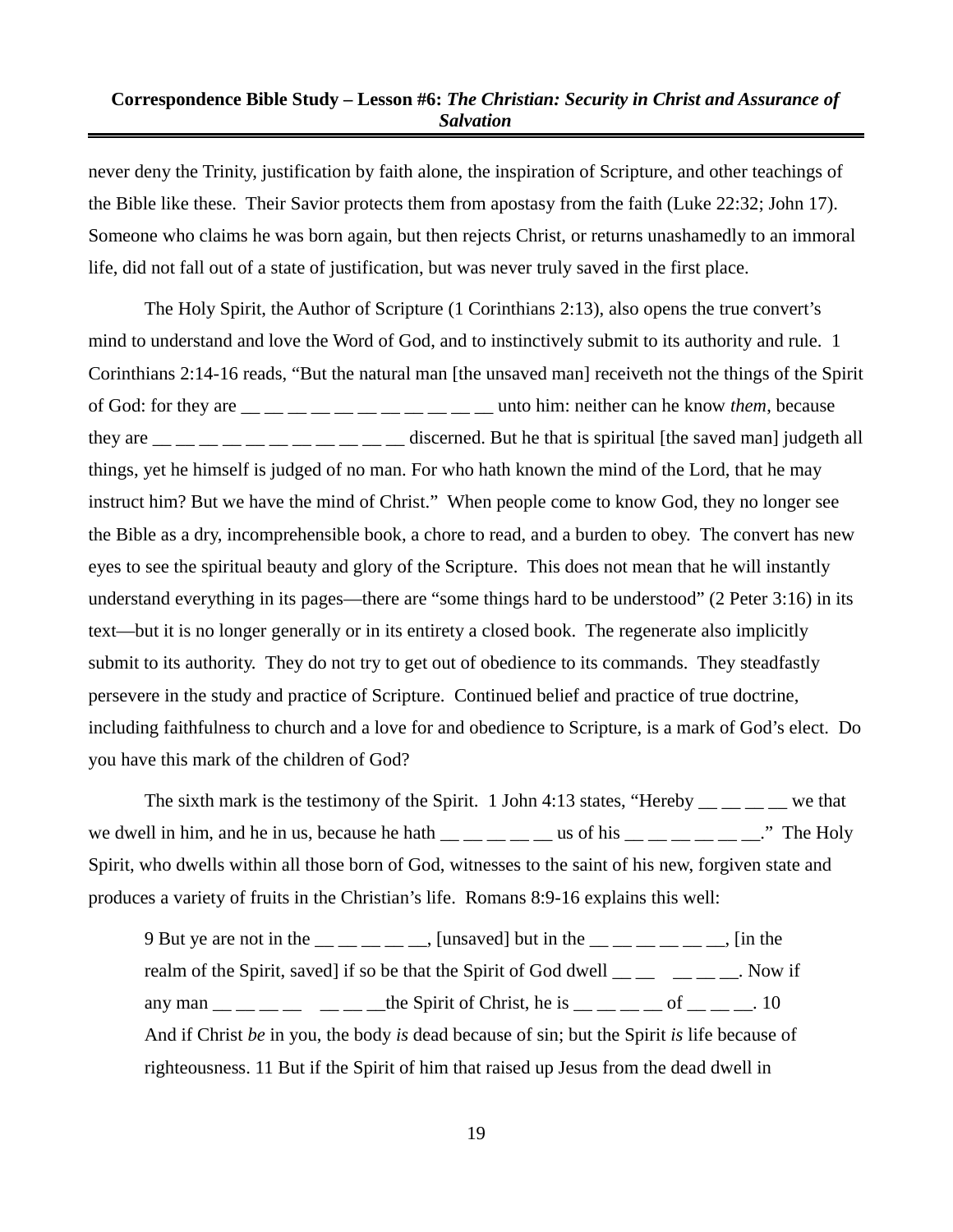you, he that raised up Christ from the dead shall also quicken [make alive] your mortal bodies by his Spirit that dwelleth in you. 12 Therefore, brethren, we are debtors, not to the flesh, to live after the flesh. 13 For if ye live after the flesh, ye shall die: but if ye through the Spirit do mortify [put to death] the deeds of the body, ye shall live. 14 For as many as are  $\_\_$  by the  $\_\_$   $\_\_$   $\_\_$  of God,  $\_\_$   $\_\_$  are the  $\_\_$ of God. 15 For ye have not received the spirit of bondage again to fear; but ye have received the Spirit of adoption, whereby we <sub>\_\_</sub> \_\_ \_\_, Abba [a tender word for "Father"], Father. 16 The Spirit itself  $\_\_\_\_$   $\_\_$   $\_\_$   $\_\_$   $\_\_$   $\_\_$   $\_\_$  with our spirit, that we are the children of God.

Every believer has the Spirit of God living inside of him—people who do not have the Spirit do not belong to God (v. 9; Jude 19). The indwelling Spirit is a promise of eternal life and resurrection with the just (v. 10-11). Those indwelt will characteristically reject fleshly, ungodly works by the Spirit's power (v. 12-13). The general course of their life is not one where the sinful nature is in control, but is one where the Holy Spirit is in control (v. 14). The Spirit leads the children of God to the practice of genuine prayer (v. 15; cf. Galatians 4:6). The child of God naturally seeks his Father in prayer in a manner unknown before conversion. Along with this, the Spirit testifies to the Christian's spirit that he is born of God (v. 16).

One truly born of God may have this testimony from the Holy Ghost greatly weakened if he falls into sin. If he grieves the Holy Spirit (Ephesians 4:30), although His indwelling presence still remains, the comfort of His testimony to the saint's conversion will decrease. Indeed, the Spirit will make the disobedient saint miserable until he repents. The sinning Christian cannot expect to regain comfort and assurance from the Spirit until he confesses his sin and returns to unhindered fellowship with God. Also, sometimes people claim that the Holy Spirit witnesses to them that they have been born again, but they lack the other marks of regeneration or otherwise plainly evidence that they are unconverted. Such people are self-deceived, and their false assurance comes either directly from the devil or from their own deluded minds. Nevertheless, the witness of God the Spirit in the heart of the child of God is an important evidence of salvation. Scripture affirms that those who have received Christ are indwelt by the Holy Spirit. He leads them in the way of righteousness, leads them to pray in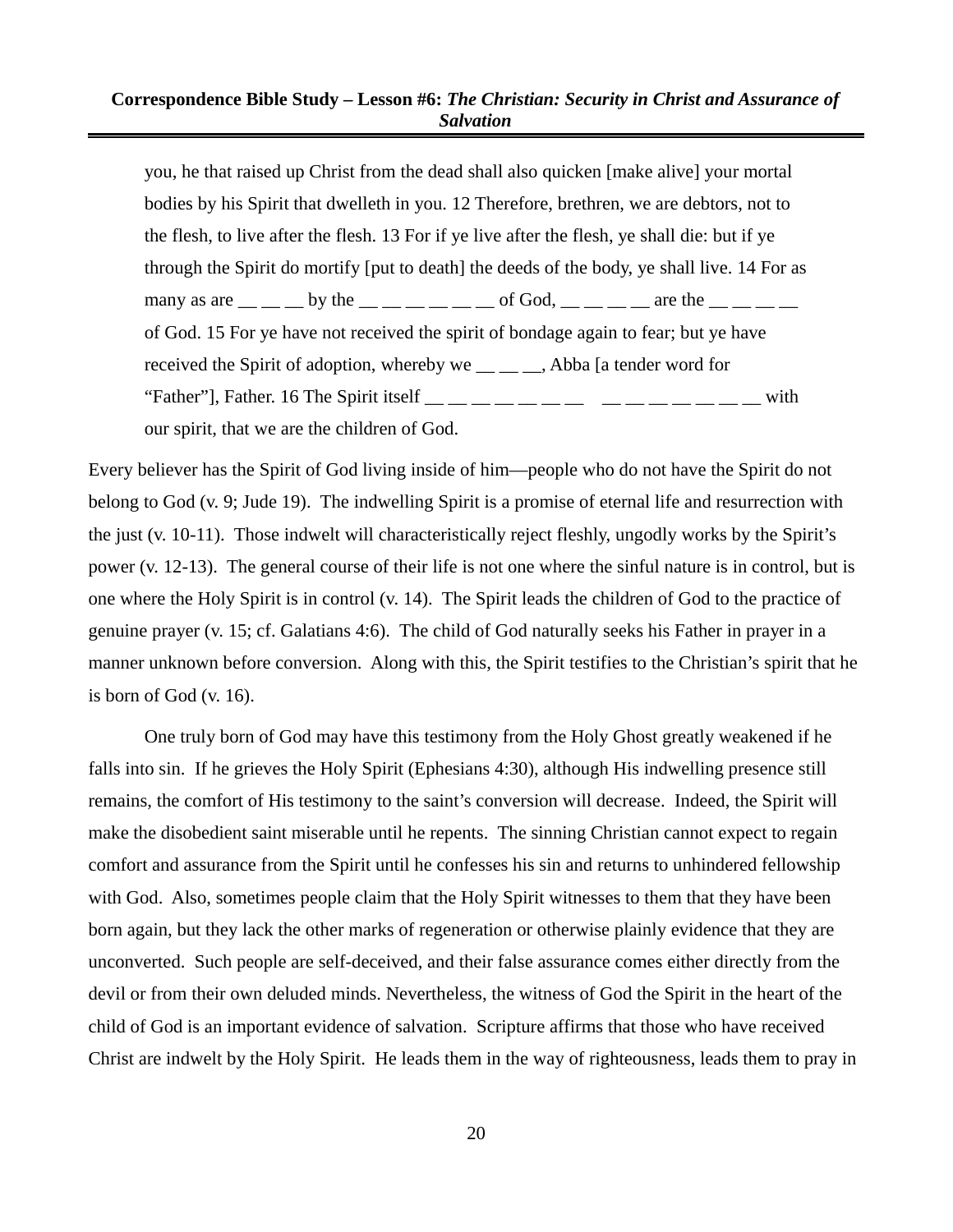a manner they never knew before their conversion, and directly testifies to their spirit that they are indeed born of God. Do you have the Spirit? Do you have this mark of the children of God?

The seventh mark is that the convert overcomes the world. 1 John 5:4-5 declares, "For whatsoever is born of God  $\_\_\_\_\_\_\_\_\_\_\_\_\_\_$  the  $\_\_\_\_\_\_\_\_\_$ : and this is the victory that overcometh the world, *even* our faith. Who is he that overcometh the world, but he that believeth that Jesus is the Son of God?" The Lord Jesus said to His disciples, "If the world hate you, ye know that it hated me before *it hated* you. If ye were of the world, the world would love his own: but because ye are not of the world, but I have chosen you out of the world, therefore the world hateth you" (John 15:18-19). The system of this world, its loves, goals, and values, is against God and His Christ. 1 John 2:15-17 therefore commands, "\_\_ \_\_ \_\_ \_\_ \_\_ \_\_ \_\_ the world, neither the things *that are* in the world. If any man love the world, the love of the Father is  $\frac{1}{1}$  in  $\frac{1}{1}$   $\frac{1}{1}$  For all that *is* in the world, the  $\frac{1}{\sqrt{2}}$  of the  $\frac{1}{\sqrt{2}}$  and the  $\frac{1}{\sqrt{2}}$  and the  $\frac{1}{\sqrt{2}}$  of the  $\frac{1}{\sqrt{2}}$  and the  $\frac{1}{1}$  \_ \_ \_ \_ of \_ \_ \_ \_ \_ js not of the Father, but is of the world. And the world passeth away, and the lust thereof: but he that doeth the will of God abideth for ever." Worldly people, conversation, appearance, desires, manners, music, customs, and all else are no longer the aspiration of the Christian. He no longer loves the lust of the flesh, from sexual immorality in deed and thought to excess in eating, drinking, and partying. He no longer loves the lust of the eyes, from looking at evil and sensual things to covetousness for worldly goods. He rejects the pride of life, desires for worldly honor, important positions, and living in a rich and luxurious manner. He is "not conformed to this world" (Romans 12:2) because of "the cross of our Lord Jesus Christ, by whom the world is crucified unto [him], and [he] unto the world" (Galatians 6:14). The new nature and the power of God's grace and Spirit in his life radically change him. He does not mind going against the stream of the world's way. He finds no pleasure in things that most people around him call happiness. He cannot enjoy their enjoyments: they weary him. They appear to him vain, unprofitable, and unworthy of an immortal being. He overcomes the fear of the world. He is content to do many things which all around him think unnecessary, to say the least. They blame him; it does not move him. They ridicule him; he does not give way. He loves the praise of God more than the praise of men. He fears offending his Lord more than giving offense to man. He has counted the cost. It is a small thing with him whether he is blamed or praised. He is no longer the servant of fashion and custom. To please the world is quite a secondary consideration with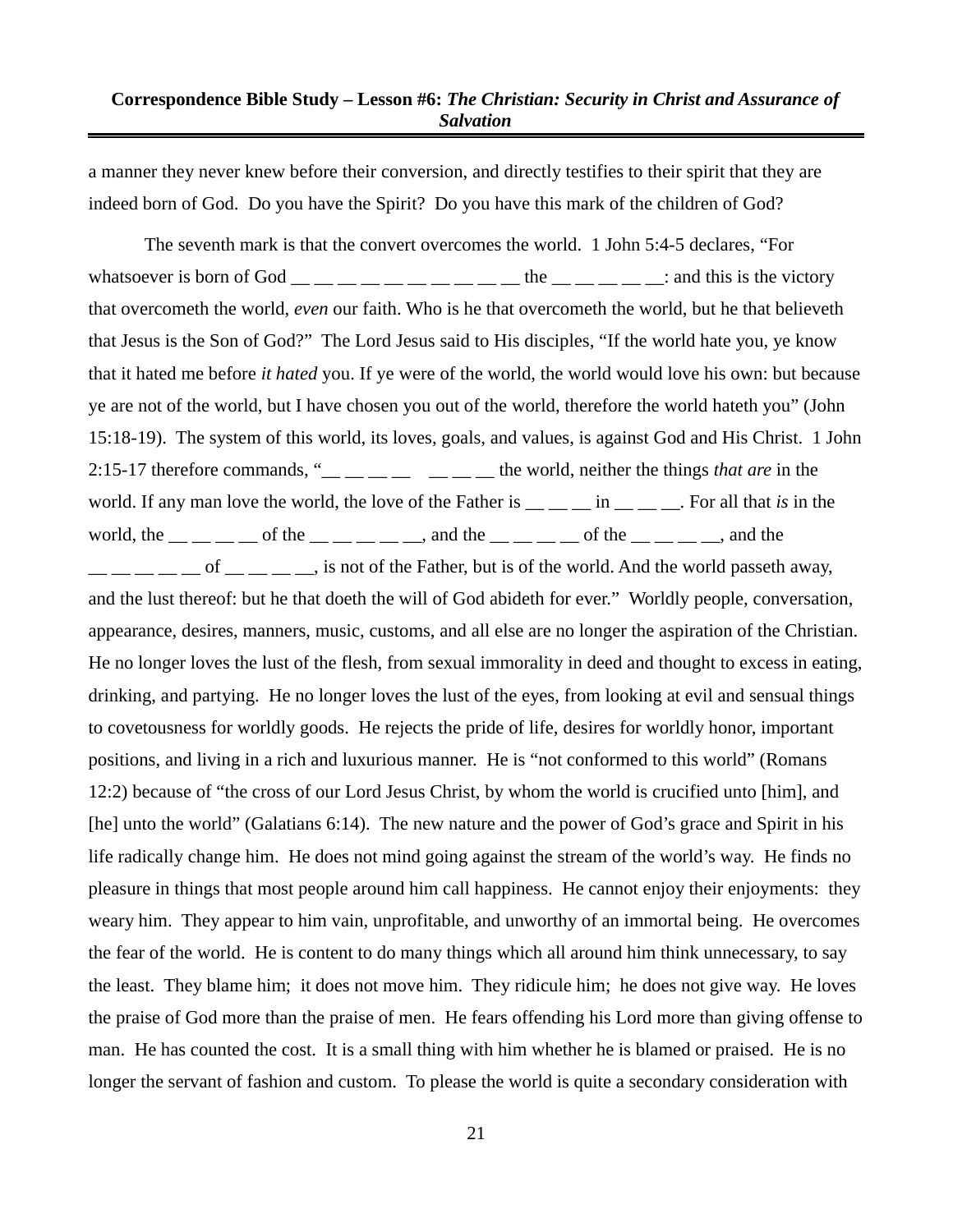him. His first aim is to please God. Are you of this world, or of the next? Does the world overcome you, or do you overcome the world? Do you have this mark of the children of God?

The book of 1 John has given us seven marks of the new birth with which we can test our lives. It has shown us that those whom God has saved do not live in sin, have genuine faith in Jesus Christ for salvation, love God and other true Christians, practice righteousness, continue in the belief and practice of true doctrine, have the Holy Spirit, and overcome the world. It is certainly true that these marks will vary in their depth and clarity in different people. In some they are faint, dim, and feeble. In others they are bold, sharp, clear, plain, and unmistakable. Some of these marks are more visible in some people, and other marks are more visible in others. Nevertheless, after every allowance, here we find seven definite marks of being born of God. Only those persons are born again who have these seven marks about them, and all men and women who do not have these marks, are not born again. "Examine yourselves, whether ye be in the faith; prove your own selves. Know ye not your own selves, how that Jesus Christ is in you, except ye be reprobates?" (2 Corinthians 13:5). After the time of your conversion, has God worked these marks in your life? If so, rejoice! You have every right to confidence that you belong to God, that your sins have been washed away in the Lord Jesus' blood, and that God has made you a new creature in Him. Your heavenly Father loves you and will never cast you out. You can rejoice in the sure hope of everlasting life and an unimaginably joyous and glorious eternity with your God. If, on the other hand, you have not seen these marks developing in you since the time you claimed you were born again, you are in big trouble. If God has not given you a new nature so that these marks appear in your life, you are still lost. Do not deceive yourself—without holiness, no man shall see the Lord (Hebrews 12:14). You may have performed various religious rituals, and created a "salvation testimony" of a sort, but you never have really been converted. You have no Biblical grounds to conclude that you are saved. You should carefully and prayerfully review Bible study #5 and this Bible study. Read the gospel of John, which was written so that you could believe in Christ and have eternal life (John 20:31). Also read 1 John, which was written so that believers could have assurance and clearly distinguishes the marks of genuine and spurious conversion (1 John 5:13). Contact us—we want to help you. Make sure that you understand the gospel. God commands you to immediately repent and believe in the Lord Jesus. Christ's promise is sure: "Him that cometh to me I will in no wise cast out" (John 6:37).

22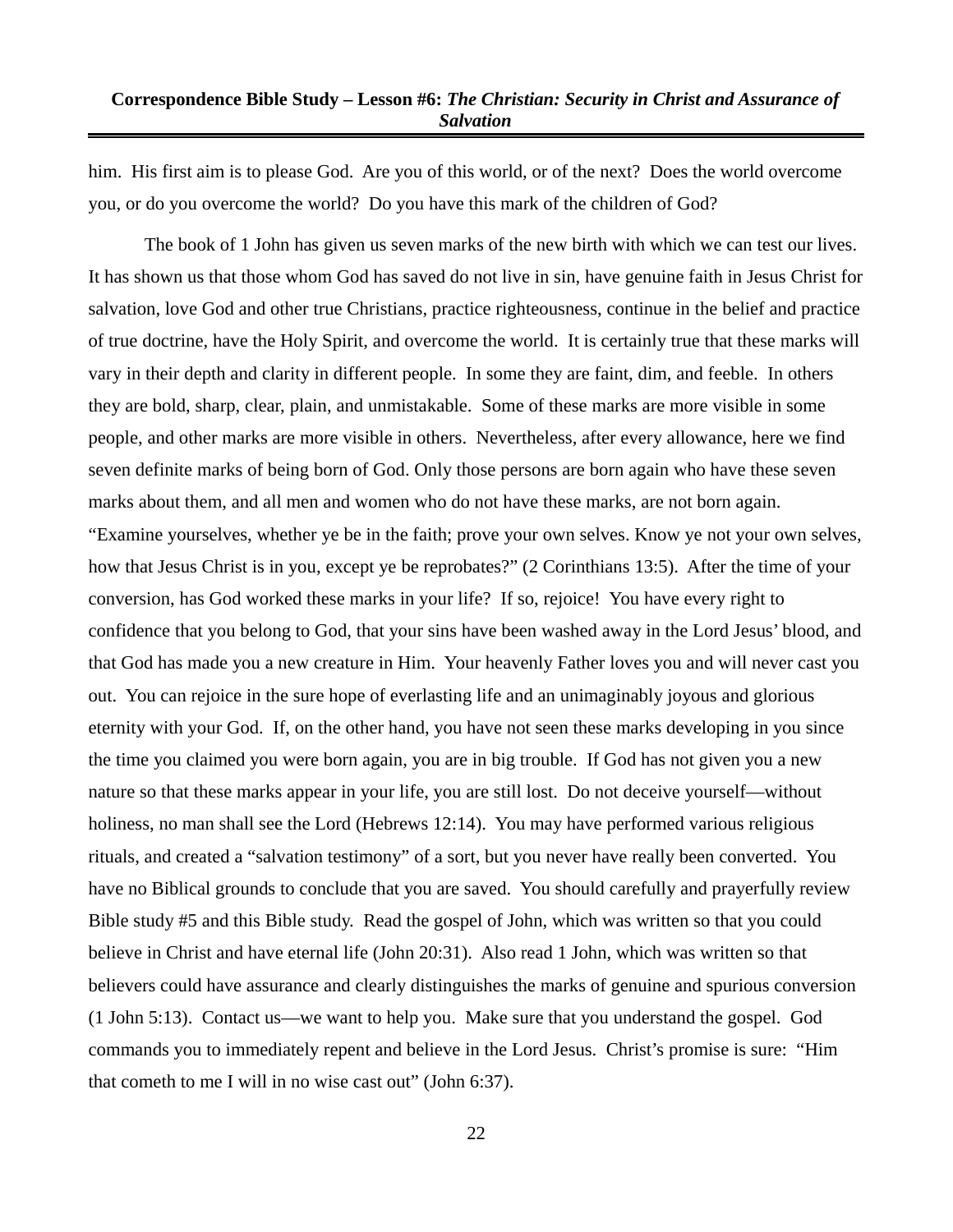# **Conclusion:**

#### **Be Saved, Sure, and Serving!**

We have learned in this Bible study that God always saves those who come to Christ from sin's penalty and power. They are eternally secure, so that once they are justified they can never fall from their redeemed state, and they are irrevocably changed, so that they will be characterized by godliness. Eternal security is bound up with the gospel itself, so it is taught throughout Scripture. We looked at seven Biblical reasons for it: the doctrine of election, the doctrine of predestination, Christ's High Priestly ministry, the nature of justification, the fact that salvation is not by works, the seal of the Holy Spirit, and many plain promises of security. Having seen that all Christians are objectively and forever certain of heaven, we turned to personal assurance of salvation, the subjective recognition by the Christian of his forgiven state. We learned that God commands believers to have assurance, and that it is a great source of joy for them. Before anyone can have assurance, he must actually belong to God the unregenerate cannot have Biblical assurance—and he must be obedient to Scripture. We looked at seven marks of true salvation, given in the book of 1 John. When a believer sees these evidences in his life, he should have the peace and happiness that comes from knowing for sure that God has saved him. The seven marks were the inability to live in continual sin, genuine faith in Jesus Christ, love for God and other true Christians, doing righteousness, continued belief and practice of true doctrine, the testimony of the Holy Spirit, and overcoming the world-system. Those who have these seven marks should rejoice in the certainty of a wonderful eternity in the kingdom of God. Those without them should not have assurance, but re-examine the nature of genuine conversion. As the saint grows in spiritual maturity, the marks will grow clearer, and although they can be dimmed by disobedience, the new birth itself will always bring these evidences.

Are you saved? Are you sure? Then the question for you should be, "Lord, what wilt thou have me to do?" (Acts 9:6). You have begun a new life—the only life with real value—a life of service to your God and Savior! God has set up an institution that is extremely important in your service for Him —the church. It is not possible for you to serve God the way He wants you to without an association with His church. However, as we examine the religious world today, we see many different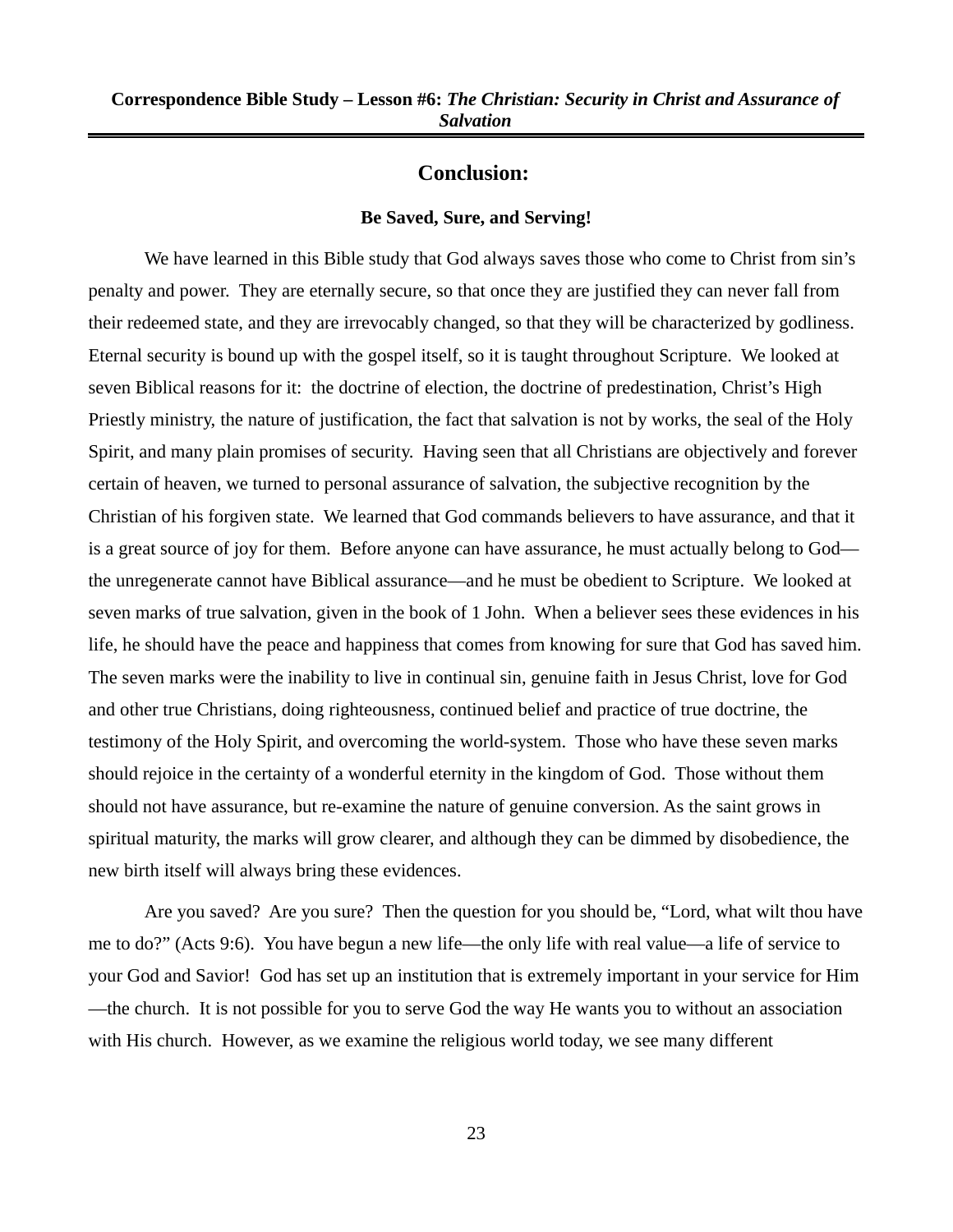organizations that claim to be the church of Christ. How can we know what the truth is on this subject? We will look at this in our next Bible study—*The Church of Jesus Christ.*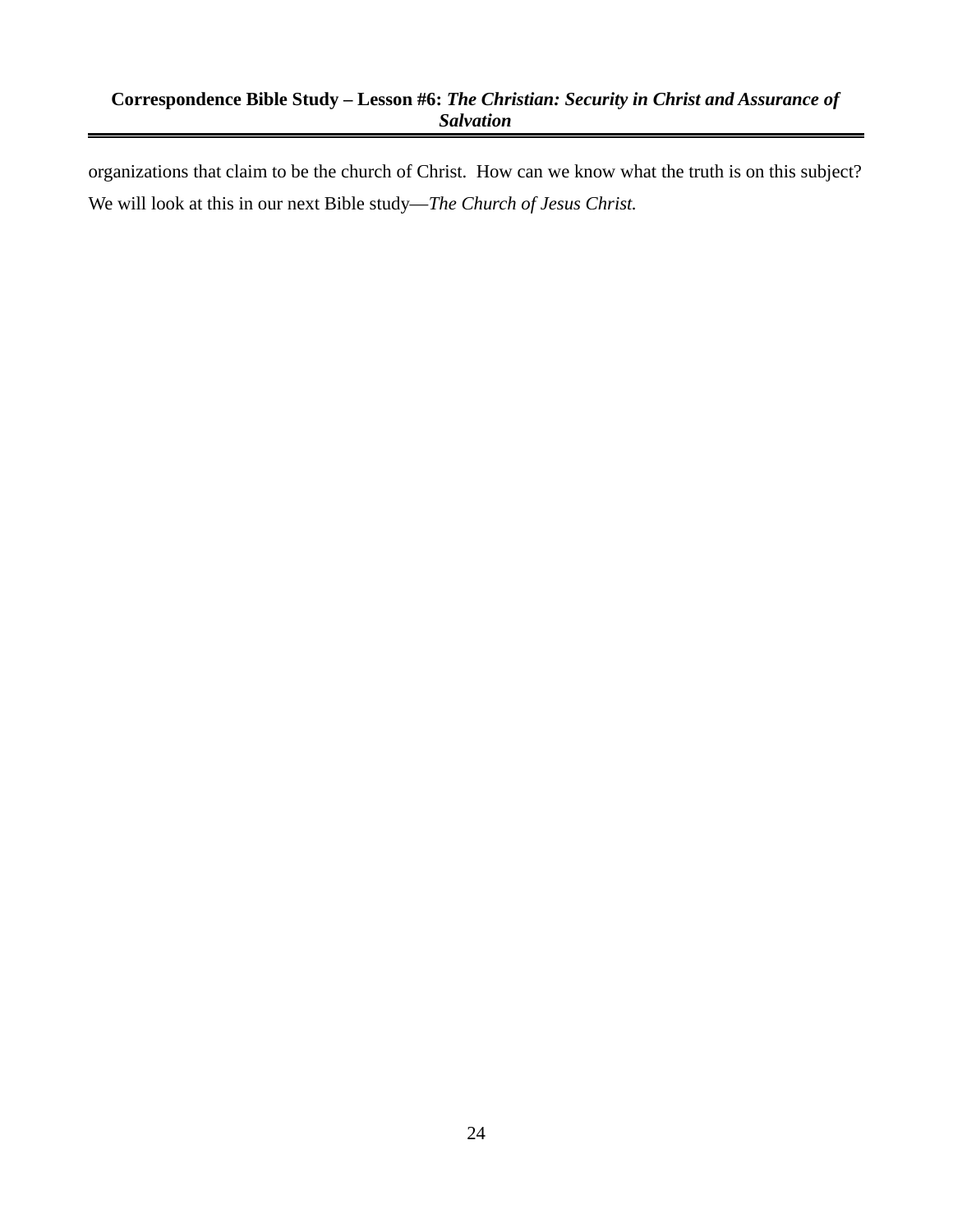# **Review Quiz For Bible Study #6**

| 1.) It is absolutely impossible for a true Christian to fall from a state of<br>salvation; once he is saved, he is always saved.                                                                                | <b>TRUE</b> | <b>FALSE</b> |
|-----------------------------------------------------------------------------------------------------------------------------------------------------------------------------------------------------------------|-------------|--------------|
| 2.) Everyone who says that he believes in Jesus Christ is eternally secure.                                                                                                                                     | <b>TRUE</b> | <b>FALSE</b> |
| 3.) Eternal security is connected to the gospel itself; the fact that we are<br>justified by faith without works requires eternal security.                                                                     | <b>TRUE</b> | <b>FALSE</b> |
| 4.) Since Christians are eternally secure, they should go out and live in sin,<br>since what they do does not matter to God.                                                                                    | <b>TRUE</b> | <b>FALSE</b> |
| 5.) Everyone who really has been born again will have assurance of his<br>salvation.                                                                                                                            | <b>TRUE</b> | <b>FALSE</b> |
| 6.) Eternal security is an unchanging fact for all the redeemed, but some<br>believers can lose assurance or grow stronger in their assurance.                                                                  | <b>TRUE</b> | <b>FALSE</b> |
| 7.) God commands His children to be absolutely certain that they have been<br>eternally cleansed from their sins.                                                                                               | <b>TRUE</b> | <b>FALSE</b> |
| 8.) A lost person may deceive himself and think that he possesses God-given<br>assurance.                                                                                                                       | <b>TRUE</b> | <b>FALSE</b> |
| 9.) The book of 1 John gives (at least) seven marks of regeneration, and those<br>who have these marks in their lives after they have received Christ should be<br>100% certain that they have been born again. | <b>TRUE</b> | <b>FALSE</b> |
| 10.) It is possible for a Christian to live unashamedly in perpetual sin.                                                                                                                                       | <b>TRUE</b> | <b>FALSE</b> |
| 11.) While the marks of regeneration will be more obvious in some saints<br>than in others, every Christian has all seven marks given in 1 John, and no<br>lost person has these seven marks.                   | <b>TRUE</b> | <b>FALSE</b> |
| 12.) Believing in eternal security, and having personal assurance of one's<br>own salvation, is very important in the Christian life.                                                                           | <b>TRUE</b> | <b>FALSE</b> |